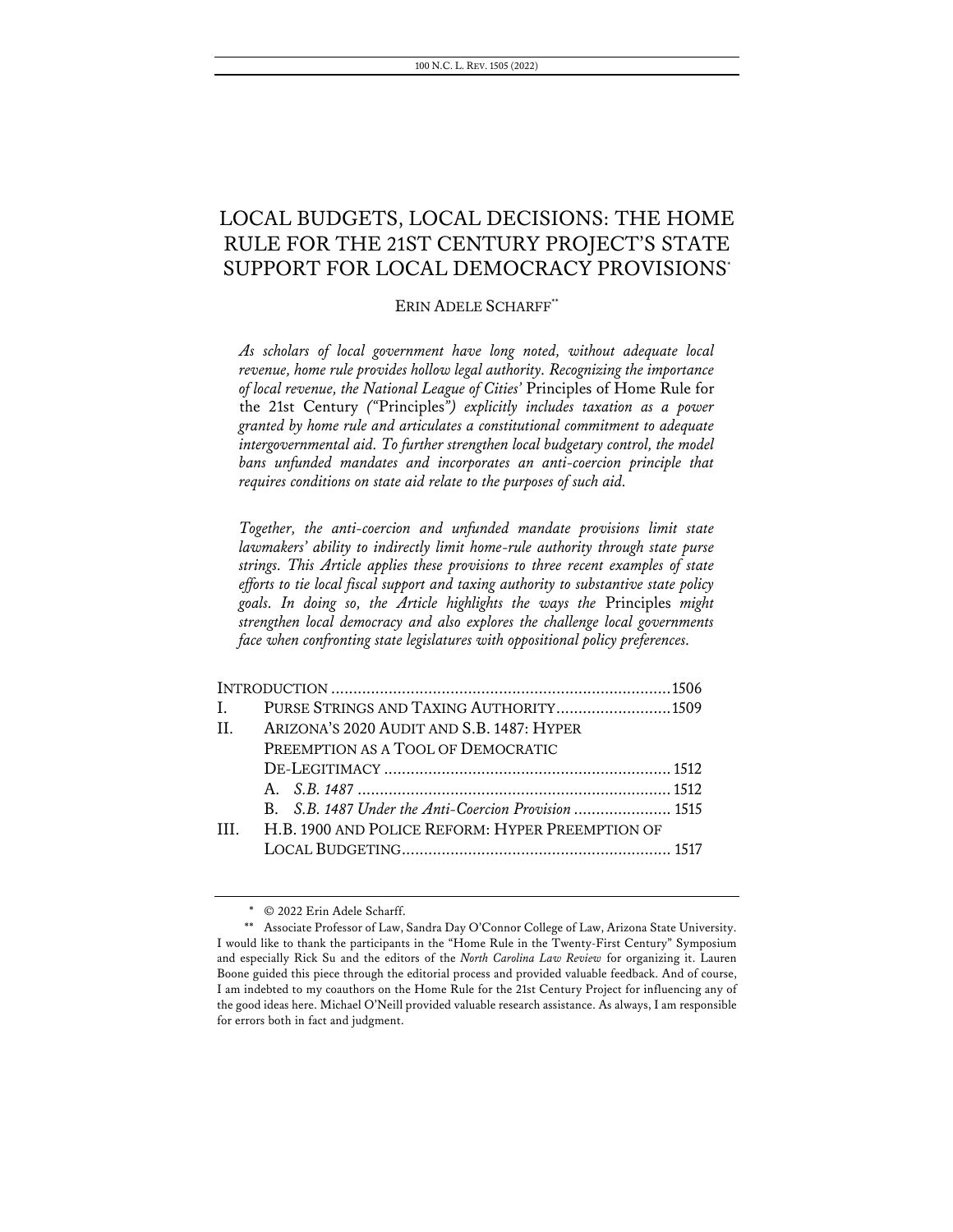# 1506 *NORTH CAROLINA LAW REVIEW* [Vol. 100 A. *H.B. 1900* ......................................................................1518

|             | B. H.B. 1900 Under the Anti-Coercion and Unfunded Mandate |                                                |
|-------------|-----------------------------------------------------------|------------------------------------------------|
|             |                                                           |                                                |
|             |                                                           |                                                |
| $\mathbf V$ |                                                           |                                                |
|             |                                                           | BREAKING THE CHAINS OF FISCAL PREEMPTION  1525 |

### INTRODUCTION

Fiscal year 2020 promised another year of record economic growth, which would generate natural revenue growth for local governments. <sup>1</sup> Instead, local governments spent much of 2020 addressing record revenue shortfalls due to the COVID-19 pandemic. As Cincinnati Mayor John Cranley worried in the summer of 2020: "There's no way Cincinnati or Columbus or any city can survive or thrive if local governments suffer the catastrophic loss of revenue that we are projecting right now."2

As winter approached, it became clear that many state budgets would weather the pandemic far better than initially expected.<sup>3</sup> The same, however,

<sup>1.</sup> *See* NAT'L ASS'N OF STATE AUDITORS, COMPTROLLERS & TREASURERS, STATE AND LOCAL FISCAL FACTS – 2020, at1(2020), http://www.nasact.org/files/News\_and\_Publications/White \_Papers\_Reports/2020\_State\_and\_Local\_Fiscal\_Facts.pdf [https://perma.cc/WFJ9-TYPL] ("Before the COVID-19 crisis, state fiscal conditions were strong following a decade of revenue growth and bolstering reserves.").

<sup>2.</sup> NAT'L LEAGUE OF CITIES, CITY FISCAL CONDITIONS 2020, at 7 (2020), https://www.nlc. org/wp-content/uploads/2020/08/City\_Fiscal\_Conditions\_2020\_FINAL.pdf [https://perma.cc/XC7P -PJBK].

<sup>3.</sup> *See* Barb Rosewicz, Mike Maciag & Alexandre Fall, *States Forecast Wide-Ranging Effects on Revenue Since the Pandemic's Start*, PEW CHARITABLE TRS. (Mar. 31, 2021), https://www.pewtrusts. org/en/research-and-analysis/article/2021/03/31/states-forecast-wide-ranging-effects-on-revenue-since -the-pandemics-start [https://perma.cc/6S5Z-QYJA] (explaining that more recent state revenue forecasts are more optimistic than those issued earlier in the pandemic). State revenue projections exceeded initial forecasts for several reasons. Among the most important, most professional workers continued working—and receiving paychecks—throughout the pandemic, and both employment and the stock market recovered more quickly than anticipated. *Id.* As a result, states with income taxes, especially states with progressive income taxes, did not experience significant declines in income tax revenue. *See* LUCY DADAYAN & KIM RUEBEN, TAX POL'Y CTR., SURVEYING STATE LEADERS ON THE STATE OF STATE TAXES 2 (2021), https://www.taxpolicycenter.org/publications/surveyingstate-leaders-state-state-taxes/full [https://perma.cc/Q4VV-2BLC]. Further, federal aid and especially extended unemployment relief meant consumer spending did not fall by nearly as much as initially predicted. *See* Rosewicz et al., *supra*. Moreover, shutdown orders shifted consumer consumption away from services—which are generally not subject to state sales taxes—and toward the taxable purchase of tangible property. *See* Danielle Moran, *Wayfair Sales Tax Case Sparked a Pandemic Windfall for States*, BLOOMBERG TAX (Mar. 5, 2021), https://news.bloombergtax.com/daily-tax-report/wayfair-sales-taxcase-sparked-a-pandemic-windfall-for-states [https://perma.cc/HVN8-YDE5 (dark archive)]. For example, if you bought hair scissors to give yourself a haircut, you likely paid sales tax on the scissors; you would not have paid sales tax on the haircut that you would have otherwise gotten in a salon. Most states had already moved to tax online sales after the U.S. Supreme Court's decision in *Wayfair* and were therefore in a good position to benefit from these changing consumption patterns. *Id.*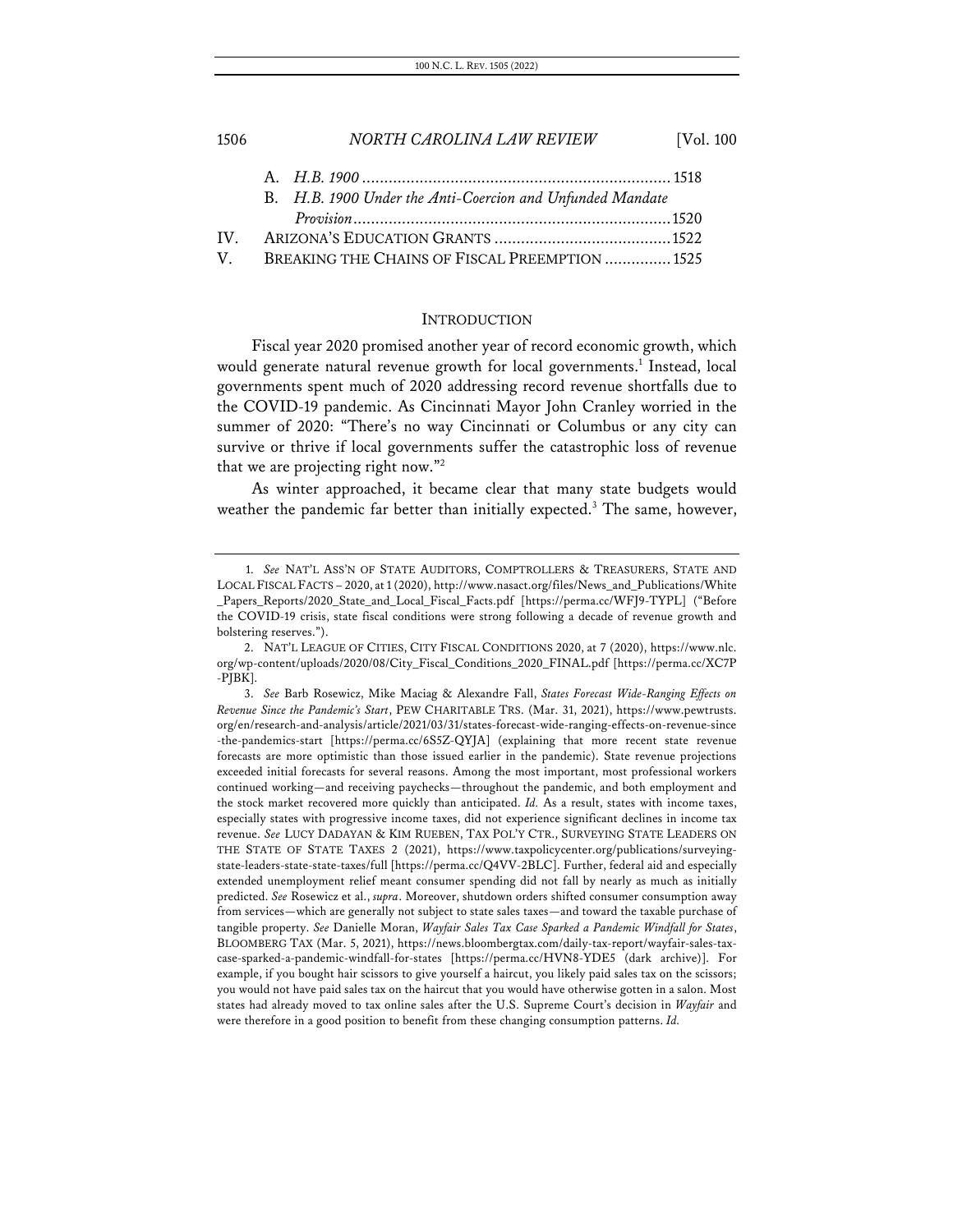could not be said of local budgets. Fearful that state-level budget projections would reduce pressure to provide federal aid to struggling cities, local leaders continued to highlight their cities' significant budget challenges.<sup>4</sup>

These efforts succeeded. In March 2021, the federal American Rescue Plan Act ("ARPA") <sup>5</sup> provided an unprecedented fiscal relief package for local governments.6 ARPA provided \$130 billion in aid to local governments to be distributed by formula.<sup>7</sup> While Congress required local governments to use the money to address fiscal and health issues arising from the pandemic, $\delta$  the statute and subsequent Treasury guidance have given local governments significant latitude in how to use these funds. <sup>9</sup> Local governments can use the federal aid to offset pandemic-driven revenue losses.<sup>10</sup> In addition, ARPA allocated hundreds of billions more for program-specific aid in areas like education, transportation, infrastructure, and housing that will provide additional funding for local governments.<sup>11</sup> As a result of this new aid, local officials faced a pressing new problem: how to wisely spend this new infusion of federal dollars.<sup>12</sup>

In some sense, then, it is an odd time to be thinking about the adequacy of local revenue. Federal aid has temporarily limited immediate fiscal concerns and offered an opportunity for many local governments to make strategic investments in local communities. The ARPA, however, is not a solution to the

10. *ARPA Local Relief FAQ*, *supra* note 8; American Rescue Plan Act of 2021, § 603, 135 Stat. at 232 (codified at 42 U.S.C. § 803(c)(1)(C)).

<sup>4.</sup> Alyssa Fowers & Rachel Siegel, *Why Some State and Local Governments Are Desperate for More Stimulus Aid*, WASH. POST (Feb. 15, 2021), https://www.washingtonpost.com/business/2021/02/15/ biden-stimulus-state-local-aid/ [https://perma.cc/A6QB-AP8V (dark archive)].

<sup>5.</sup> American Rescue Plan Act of 2021, Pub. L. No. 117-2, 135 Stat. 4 (codified in scattered sections of the U.S.C.).

<sup>6.</sup> *See, e.g.*, *American Rescue Plan: Strategies for Local Leaders*, BROOKINGS INST. (2021), https:// www.brookings.edu/interactives/american-rescue-plan-strategies-for-local-leaders/ [https://perma.cc/ 4NBV-QBXN] (providing recommendations for how to spend the money).

<sup>7.</sup> American Rescue Plan Act of 2021, § 603, 135 Stat. at 228 (codified at 42 U.S.C.  $§$  803(b)(1)(B)).

<sup>8.</sup> *ARPA Local Relief Frequently Asked Questions*, NAT'L LEAGUE CITIES (2021), https:// www.nlc.org/covid-19-pandemic-response/american-rescue-plan-act/arpa-local-relief-frequentlyasked-questions/ [https://perma.cc/Z3QZ-GSMT] [hereinafter *ARPA Local Relief FAQ*].

<sup>9.</sup> *Id.*; *see also* American Rescue Plan Act of 2021, § 603, 135 Stat. at 231–32 (codified at 42 U.S.C. § 803(c)(1)); Coronavirus State and Local Fiscal Recovery Funds, 31 C.F.R. §§ 35.1-12 (2021).

<sup>11.</sup> *See American Rescue Plan of 2021*, NAT'L CONF. ST. LEGISLATURES (Mar. 10, 2021), https:// www.ncsl.org/ncsl-in-dc/publications-and-resources/american-rescue-plan-act-of-2021.aspx [https:// perma.cc/GC8Y-D2GV] (summarizing ARPA funding by program source).

<sup>12.</sup> *See, e.g.*, Brad Whitehead, Isaac Velez & Eli Byerly-Duke, *The American Rescue Plan Opportunity Is Knocking for Local Governments. Will They Answer?*, BROOKINGS INST. (Nov. 30, 2021), https://www.brookings.edu/research/the-american-rescue-plan-opportunity-is-knocking-for-localgovernments-will-they-answer/ [https://perma.cc/K55W-TY46] ("For many, an improved economic outlook changes the desired impact of [the American Rescue Plan] local recovery funds from pure relief to broader economic and social change.").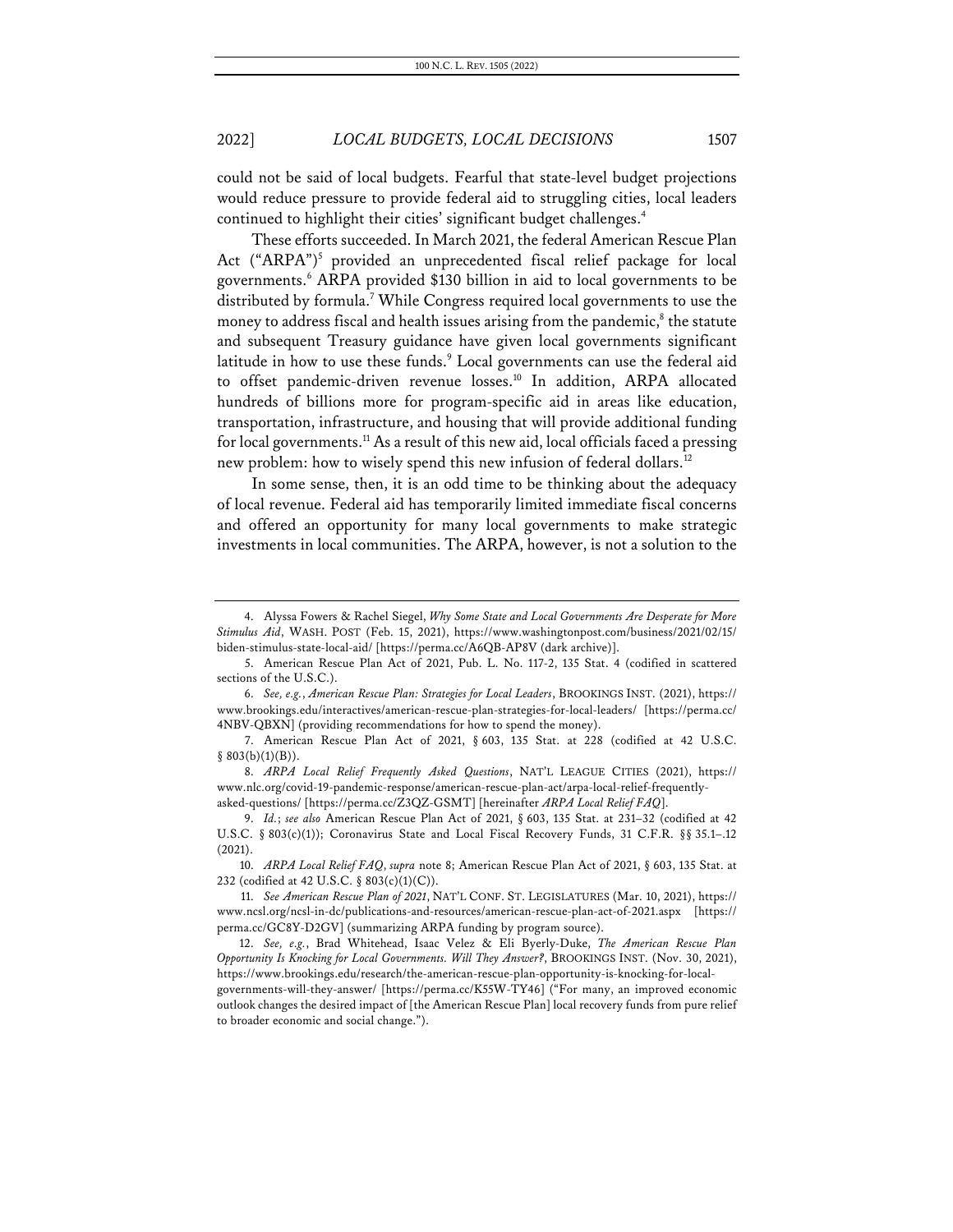long-term challenges confronting local governments; policy crafted for a oncein-a-generation crisis is a poor building block for local revenue resiliency.

Once ARPA dollars are gone, local governments will return to the statusquo ante: limited and eroding fiscal authority. Local governments have limited taxing authority under most states' constitutional home-rule provisions,<sup>13</sup> and as scholars have lamented, the adoption of tax and expenditure limits greatly reduce local control over property tax revenue.<sup>14</sup> As a result, local governments often lack the legal authority to raise revenue when needed to close budget gaps.

Meaningful local democracy requires adequate local revenues. Without adequate revenue, even robust initiative authority and strong home-rule immunity leave local governments with empty legal authority.15 The *Principles of Home Rule for the 21st Century* ("*Principles*"), an initiative of the National League of Cities, offers a new vision of local fiscal authority, explicitly including taxation as a power granted by home rule<sup>16</sup> and articulating a constitutional commitment to adequate intergovernmental aid.<sup>17</sup>

Moreover, recognizing that state mandates limit local budget discretion, the model articulated by the *Principles* also includes a ban on unfunded mandates: "The state shall not require local governments to provide additional services or undertake new activities without providing an additional appropriation that fully funds the newly mandated service or activity."18

In addition to addressing these more general and long-standing challenges of local revenue sufficiency, the *Principles* also seeks to address a newer problem: punitive preemption. As the introduction to the *Principles* discusses, states have increasingly sought to use limited local authority as a tool of regulatory preemption. Punitive preemption imposes fiscal penalties on local governments and sometimes on local officials, who adopt policies inconsistent with state law or state policy objectives.<sup>19</sup> Recognizing that state aid could also be used as a

<sup>13.</sup> *See* Erin Adele Scharff, *Powerful Cities?: Limits on Municipal Taxing Authority and What To Do About Them*, 91 N.Y.U. L. REV. 292, 295–97 (2016) [hereinafter Scharff, *Powerful Cities?*] (describing limitations on municipal fiscal authority).

<sup>14.</sup> *See, e.g.*, JOAN YOUNGMAN, A GOOD TAX: LEGAL AND POLICY ISSUES FOR THE PROPERTY TAX IN THE UNITED STATES 198 (2016).

<sup>15.</sup> *See generally* Richard Briffault, *Our Localism: Part II—Localism and Legal Theory*, 90 COLUM. L. REV. 346 (1990) (suggesting that the crisis of the city is one of revenue, not authority).

<sup>16.</sup> NAT'L LEAGUE OF CITIES, PRINCIPLES OF HOME RULE FOR THE 21ST CENTURY (2020), *as reprinted in* 100 N.C. L. REV. 1329, 1355 (2022) [hereinafter PRINCIPLES]. I was a co-drafter of this project.

<sup>17.</sup> *Id.* at 1344–45.

<sup>18.</sup> *Id.* at 1353.

<sup>19.</sup> *See* Richard Briffault, *The Challenge of the New Preemption*, 70 STAN. L. REV. 1995, 1997, 2004– 07 (2018) (describing various fiscal penalties imposed by punitive preemption). *See generally* Erin Adele Scharff, *Hyper Preemption: A Reordering of the State—Local Relationship?*, 106 GEO. L.J. 1469 (2018) [hereinafter Scharff, *Hyper Preemption*] (describing punitive preemption as "hyper preemption"); Richard C. Schragger, *The Attack on American Cities*, 96 TEX. L. REV. 1163 (2018) (describing the challenges and dangers of punitive preemption).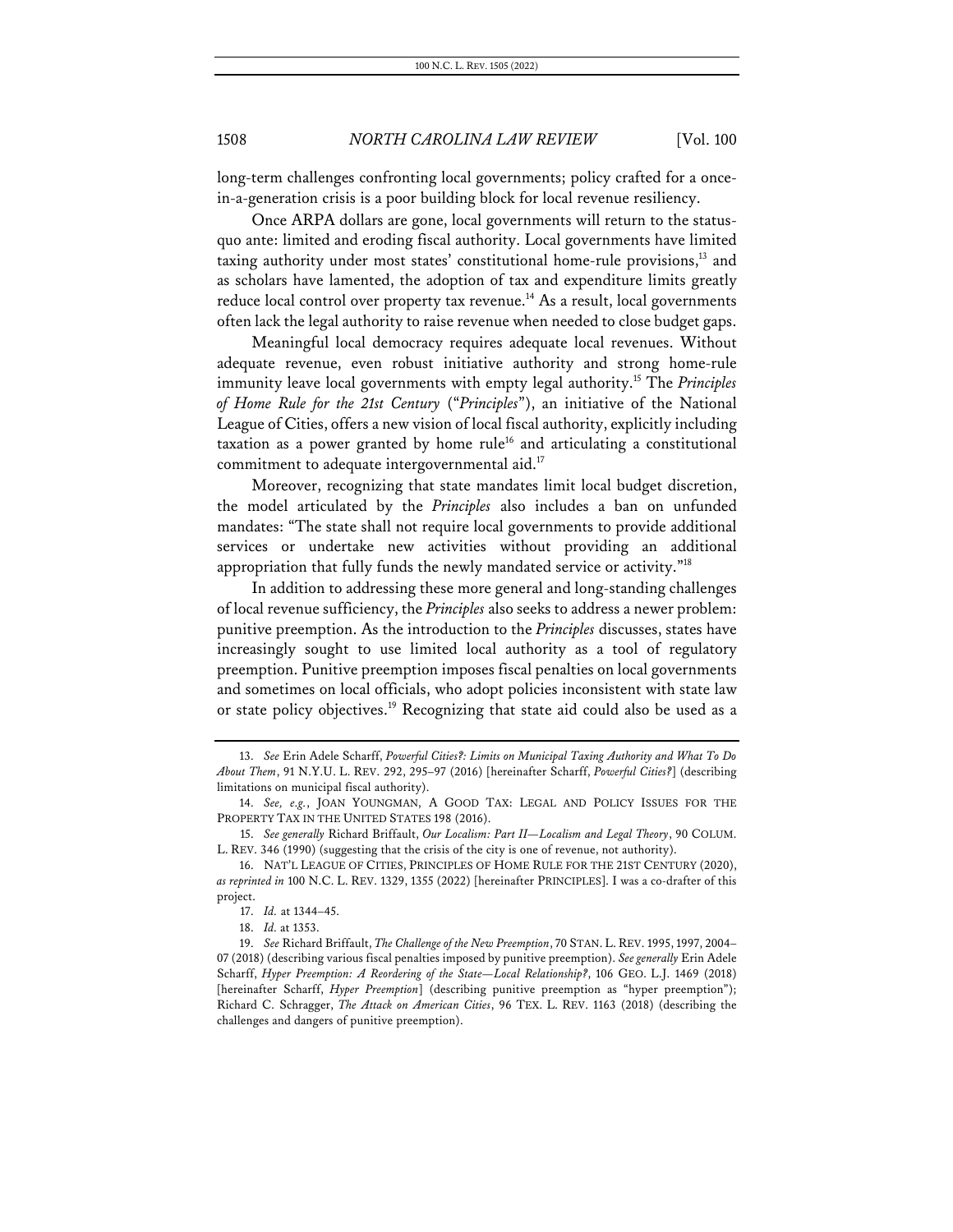tool to limit local authority, the *Principles*' aid provision also articulates an anticoercion rule: "The state shall not place conditions on such intergovernmental aid except as those conditions relate to expenditure of that aid and the state shall not use the removal of such aid as a penalty for the exercise of a local government's home rule authority."20

Together, the anti-coercion provision and the unfunded mandate provision seek to limit state lawmakers' ability to use their fiscal authority to limit local democracy. In evaluating the success of the *Principles*, this Article applies the proposed fiscal authority provisions to three recent examples of state efforts to tie local fiscal support and taxing authority to substantive state policy goals. Part I provides an overview of the current challenges to local fiscal authority. Part II discusses Arizona's S.B. 1487 and the investigation into Maricopa County's refusal to hand over server information to the state Senate's audit effort. Part III discusses Texas's H.B. 1, which threatened the state's largest cities with a reduction in property tax authority should the cities choose to reduce police funding. Part IV analyzes a hypothetical challenge to Arizona Governor Doug Ducey's modification of an educational grant program to encourage schools to forgo mask mandates.

To be clear, these fiscal provisions are only one part of the *Principles*' protections for local governments. In particular, some aspects of the states' actions would likely run afoul of provisions limiting preemption over matters of local concern. The *Principles*' "Local Support for Democracy Provisions" recognize the possibility that state legislatures would use the power of the purse to indirectly constrain local authority when home rule prevents direct constraints.21 Thus, there is value in considering these provisions separately. In addition, unlike the Principles' preemption provisions, these "local support" provisions apply equally to home-rule and non-home-rule jurisdictions. This Article concludes that the *Principles*' fiscal provisions strengthen local democracy, but also cautions that the key to protecting local authority remains in the *Principles*' articulation of the scope of home-rule immunity.

### I. PURSE STRINGS AND TAXING AUTHORITY

The authority to make budget decisions is a hallmark of self-governance. Local fiscal authority is inextricably linked to state fiscal decisions, as local governments rely on state fiscal support.<sup>22</sup> Unrestricted intergovernmental

<sup>20.</sup> PRINCIPLES, *supra* note 16, at 1352.

<sup>21.</sup> *Id.* at 1338–40, 1348.

<sup>22.</sup> *See generally* Amanda Kass, Michael Pagano & Farhad Kaab Omeyr, *How States Provide Cities with General Revenue: An Analysis of Unrestricted State Aid* 1–16 (Lincoln Inst. Land Pol'y, Working Paper No. 20AK1, 2020), https://www.lincolninst.edu/publications/working-papers/how-statesprovide-cities-general-revenue [https://perma.cc/X3FD-F57X] (discussing the role of unrestricted aid in state budgets).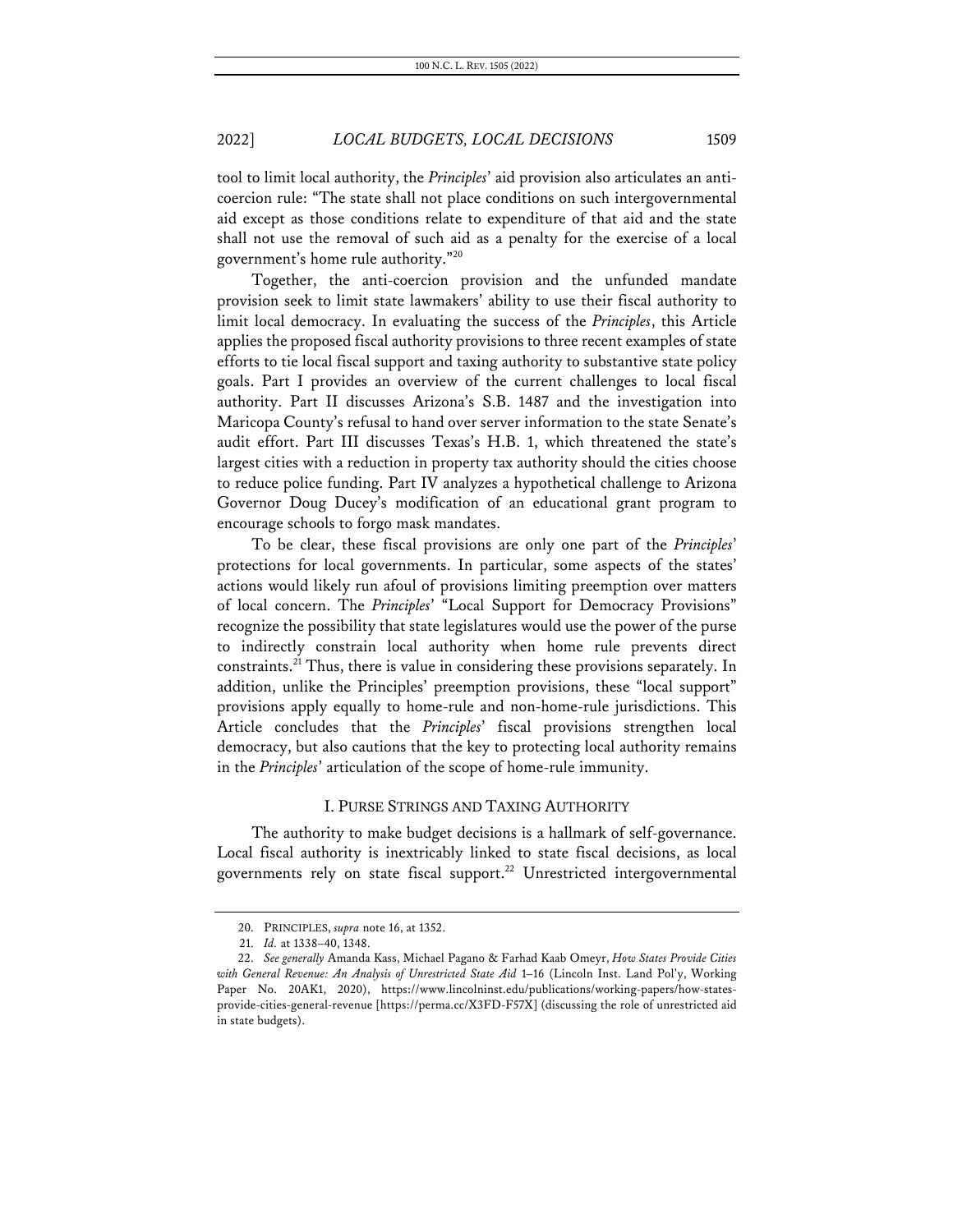transfers can represent a significant source of local revenues. Such transfers, however, are not designed to influence spending choices. Rather, these unrestricted intergovernmental transfers reflect an understanding that it is often more efficient to raise revenue at the state level,<sup>23</sup> even when a commitment to local democracy allows for spending decisions to be made locally.

As the California Supreme Court has observed, "Autonomy with regard to the expenditure of public funds lies at the heart of what it means to be an independent governmental entity."<sup>24</sup> However, state governments frequently use state aid to influence local spending. By design, restrictive grant programs seek to influence the spending priorities of local governments. Such financial carrots are often unobjectionable and noncoercive. Local governments that wish to accept state funding may do so, but they are also free to forgo such funding and thus be unburdened by state spending priorities.

On the other hand, state unfunded mandates impose on local governments the obligation to spend without requiring consent to the expenditures<sup>25</sup> and thus have long been criticized by local officials across the political spectrum.<sup>26</sup>

On the revenue side, state law has long constrained local fiscal authority. In most states, local governments are limited in the amount and manner in which they can borrow funds by both the state constitution and statutory law,<sup>27</sup> and the majority of states do not include taxation as a home-rule power.<sup>28</sup>

In recent years, states have repeatedly run roughshod over even the limited fiscal authority they have granted local governments. They have done so by imposing significant funding conditions, not simply on individual grant programs, but also on more general intergovernmental revenue sharing

<sup>23.</sup> Richard M. Bird, *Fiscal Federalism*, *in* THE ENCYCLOPEDIA OF TAXATION & TAX POLICY 151, 151 (Joseph J. Cordes, Robert D. Ehel & Jane G. Gravelle eds., 2d ed. 2005) ("[S]tate and local governments are likely to end up with greater expenditure responsibilities than can be financed from their own revenues. An important element of fiscal federalism from the beginning has thus been recognition of the probable need for intergovernmental grants to close the revenue gap.").

<sup>24.</sup> State Bldg. & Constr. Trade Council v. City of Vista, 279 P.3d 1022, 1031 (Cal. 2012).

<sup>25.</sup> *See* RICHARD BRIFFAULT & LAURIE REYNOLDS, CASES AND MATERIALS ON STATE AND LOCAL GOVERNMENT LAW 318 (8th ed. 2016) ("Unfunded mandates occur when states require local governments to provide or expand existing local services, or to otherwise assume costly new responsibilities, without providing their localities with the funds to cover the resulting costs.").

<sup>26.</sup> Lawrence J. Grossback, *The Problem of State-Imposed Mandates: Lessons from Minnesota's Local Governments*, 34 ST. & LOCAL GOV'T REV. 183 *passim* (2002) (discussing broad concerns about mandates from local officials in Minnesota); *see* Christopher Smith Gonzalez, *State, Local Government Look To Curb Unfunded Mandates*, TEX.TRIB. (Apr. 6, 2011), https://www.texastribune.org/2011/04/06/ state-local-government-to-curb-unfunded-mandates/ [https://perma.cc/4U89-ZPN4]. In many states, state laws bar or limit such mandates. PRINCIPLES, *supra* note 16, at 1373, 1382–84 (describing state prohibitions).

<sup>27.</sup> Scharff, *Powerful Cities?*, *supra* note 13, at 295.

<sup>28.</sup> *Id.* at 296–304.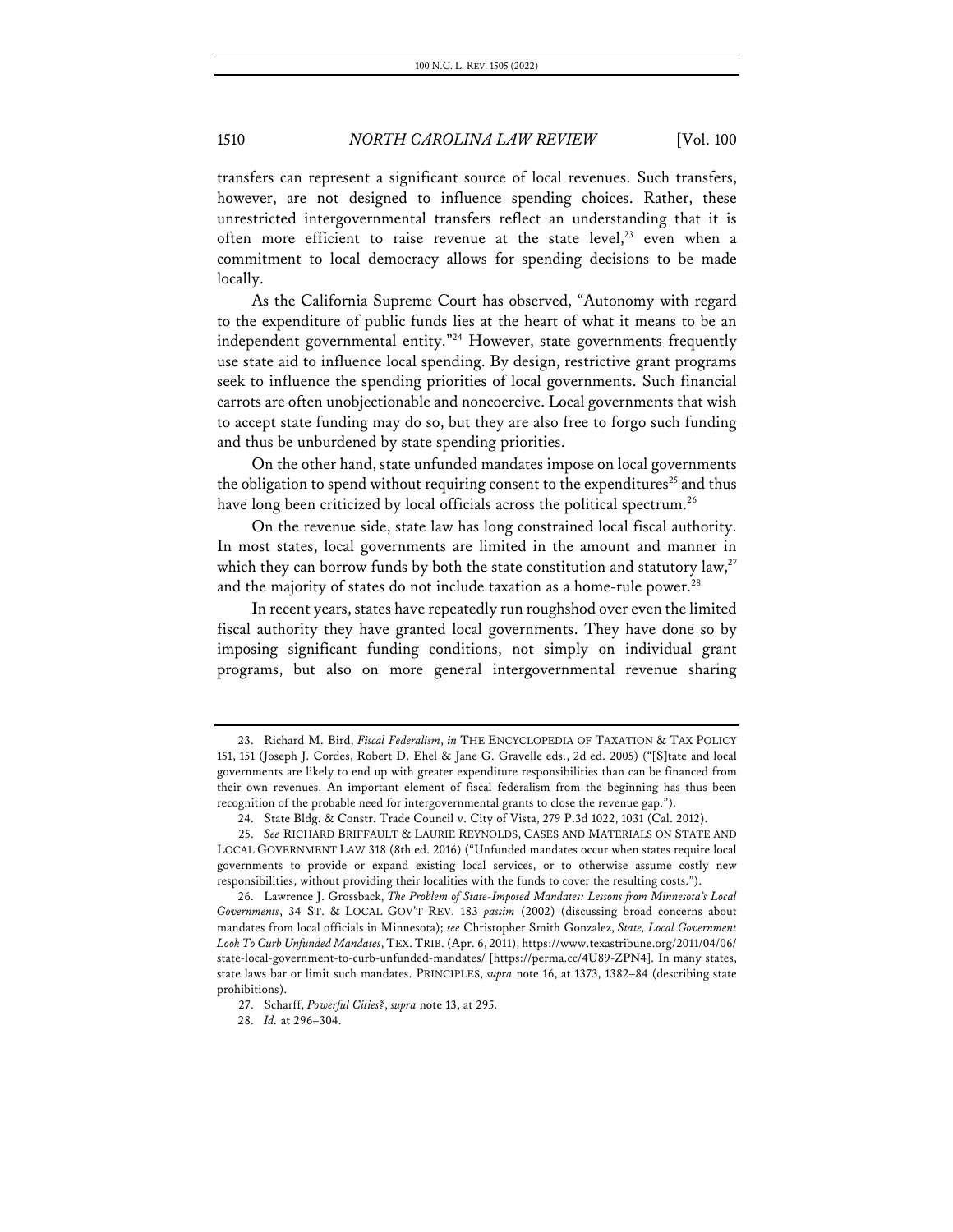programs, <sup>29</sup> as well as by imposing significant fiscal penalties on local governments.30 State lawmakers have also sought direct control over local budget decisions. In the summer of 2021, both Texas and Florida took aim at local spending decisions directly, seeking to limit local discretion about both how much to spend on public safety and how to allocate such expenditures between different city programs.<sup>31</sup> While there are historical precedents for such state efforts,<sup>32</sup> this aggressive state action has few parallels in the modern era of home rule.

Home rule might, in fact, provide protections against coercion of this sort. A recent California Superior Court ruling suggests that California's home rule provides inherent protections against coercion.<sup>33</sup> In that case, a nonprofit challenged a state law prohibiting the state's Department of Tax and Fee Administration from administering local sales and use taxes in jurisdictions that enacted sugar-sweetened beverage taxes.<sup>34</sup> That law only applied the fiscal

31. *See* Act of June 1, 2021, ch. 199, 2021 Tex. Sess. Law Serv. (West) (codified in scattered sections of TEX. GOV'T CODE ANN., TEX. LOC. GOV'T CODE ANN. & TEX. TAX CODE ANN.); *see also* Act of Apr. 19, 2021, ch. 6, 2021 Fla. Sess. Law Serv. (West) (codified in scattered sections of FLA. STAT.).

32. *See* Rick Su, Anthony O'Rourke & Guyora Binder, *Defunding Police Agencies*, 71 EMORY L.J. (forthcoming 2022) (manuscript at 27–31), https://papers.ssrn.com/sol3/papers.cfm?abstract\_id= 3956241 [https://perma.cc/JV6Y-3HCL] (describing the historic origins of states funding restrictions on local governments).

33. *See* Tentative Ruling on Petition for Writ of Mandate at 8–10, Cultiva La Salud v. California, No. 34-2020-80003458 (Cal. Super. Ct. Oct. 1, 2021) [hereinafter Petition for Writ of Mandate Ruling].

34. *Id.* at 2. The law itself, the "Keep Groceries Affordable Act of 2018," ch. 61, 2018 Ca. Stat. 1843 (codified at CAL. REV. & TAX. §§ 7284.8–.16 (2021)), was passed basically under duress. As Governor Brown suggested in his signing statement, in response to local interest in sugar-sweetened beverage taxes:

[T]he beverage industry has circulated a far reaching initiative that would, if passed, raise the approval threshold from 50% to two-thirds on all measures, on all topics in all 482 cities. Mayors from countless cities have called to voice their alarm and to strongly support the compromise which this bill represents. The initiative also contains language that would restrict the normal regulatory capacity of the state by imposing a two-thirds legislative vote on what is now solely within the competency of state agencies. This would be an abomination. For these reasons, I believe Assembly Bill 1838 is in the public interest and must be signed.

Petition for Writ of Mandate Ruling, *supra* note 33, at 4 (quoting signing statement).

<sup>29.</sup> *See* Act of Mar. 17, 2016, ch. 35, 2016 Ariz. Sess. Laws 161 (codified as amended at ARIZ. REV. STAT. ANN. §§ 41-194.01, 45-5029, 43-206 (2021)) (withholding state funding for any municipal violations of state law); Act of June 30, 2021, ch. 403, 2021 Ariz. Legis. Serv. (West) (codified at ARIZ. REV. STAT. ANN. § 41-194.01A–B (2021)) (same).

<sup>30.</sup> *See, e.g.*, Act of Apr. 23, 2010, ch. 113, 2010 Ariz. Sess. Laws 450, 451, 453 (codified as amended at ARIZ. REV. STAT. ANN. § 11-1051A, H–J (2021)) (imposing fiscal penalties on local governments for adopting policies that limit or restrict enforcement of federal immigration laws); Act of Apr. 27, 2017, act 28, 2017 Ga. Laws 92 (codified as amended at GA. CODE ANN. § 20-3-10 (2021)) (same); Act of May 17, 2017, ch. 4, 2017 Tex. Gen. Laws 7 (codified at TEX. GOV'T CODE ANN. § 752.053 (2021)) (same).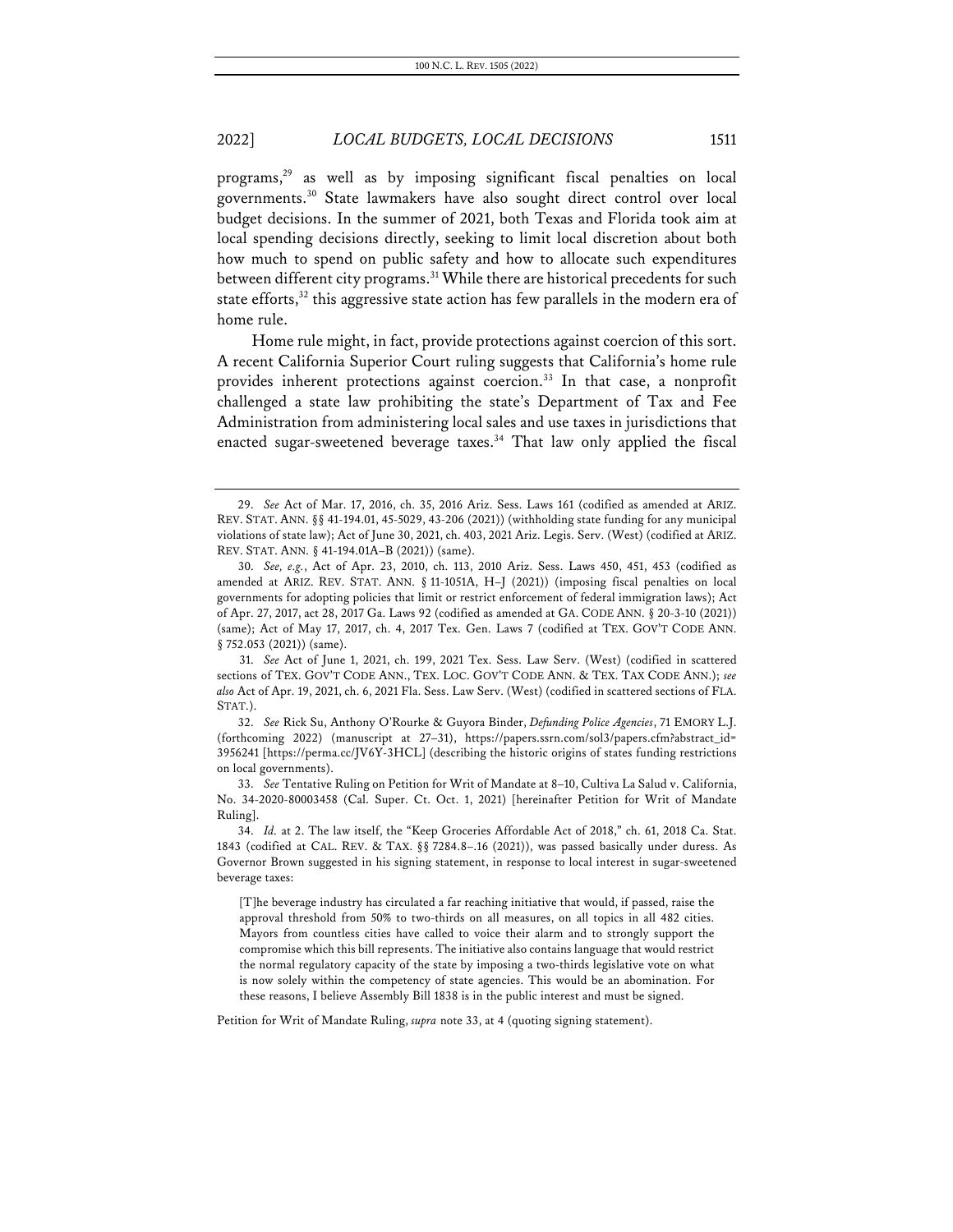penalty when a city imposed a tax, fee, or other assessment that was "a valid exercise of a city's authority under Section 5 of Article XI of the California Constitution with respect to the municipal affairs of that city."35 Because the state sales tax law required this department to collect local sales taxes, the law, in effect, prohibited local governments from obtaining local sales tax revenue, should they decide to also impose a tax on sugar-sweetened beverages.<sup>36</sup> The court held this provision was "unconstitutional on its face; it violates the Home Rule Provision via financial coercion."37

The California court ruling is important, but it does not necessarily suggest that local governments in other states may be afforded similar protection. When compared to home rule in most other states, California's home rule is generally more protective of local authority.<sup>38</sup> Elsewhere, there is little precedent suggesting such an anti-coercion principle exists under state constitutional home-rule provisions. As a result, legal arguments about the validity of these state actions are mostly speculative. Perhaps such actions violate some—as yet legally unarticulated—notion of home rule; perhaps they do not. The *Principles* made this anti-coercion rule explicit to ensure local governments such protection.

### II. ARIZONA'S 2020 AUDIT AND S.B. 1487: HYPER PREEMPTION AS A TOOL OF DEMOCRATIC DE-LEGITIMACY

### A. *S.B. 1487*

S.B. 1487 is Arizona's punitive preemption law that allows any member of the Arizona state legislature to file a complaint with the state's attorney general alleging that a local government's action violates state law.<sup>39</sup> Under the law, if the attorney general's investigation reveals a violation, the locality must cure it or the state will withhold the locality's portion of state shared revenue, a substantial portion of local budgets.<sup>40</sup>

Because there is virtually no substantive limit on what members of the legislature can ask the attorney general to investigate, S.B.1487 complaints have challenged everything from local zoning requirements to hot potato political

<sup>35.</sup> CAL. REV. & TAX. CODE § 7284.12(f)(2) (Westlaw through Ch. 14 of 2022 Reg. Sess.).

<sup>36.</sup> Petition for Writ of Mandate Ruling, *supra* note 33, at 5.

<sup>37.</sup> *Id.* at 10.

<sup>38.</sup> *See* DALE A. KRANE, PLATON N. RIGOS & MELVIN B. HILL JR., HOME RULE IN AMERICA: A FIFTY-STATE HANDBOOK 476 tbl.A1 (2001) (listing California and Colorado as the only two states with "[b]road structural + functional" municipal home rule authority).

<sup>39.</sup> Act of Mar. 17, 2016, ch. 35, 2016 Ariz. Sess. Laws 161 (codified as amended at ARIZ. REV. STAT. ANN. §§ 41-194.01, 45-5029, 43-206 (2021)).

<sup>40.</sup> *Id.* at 161–62.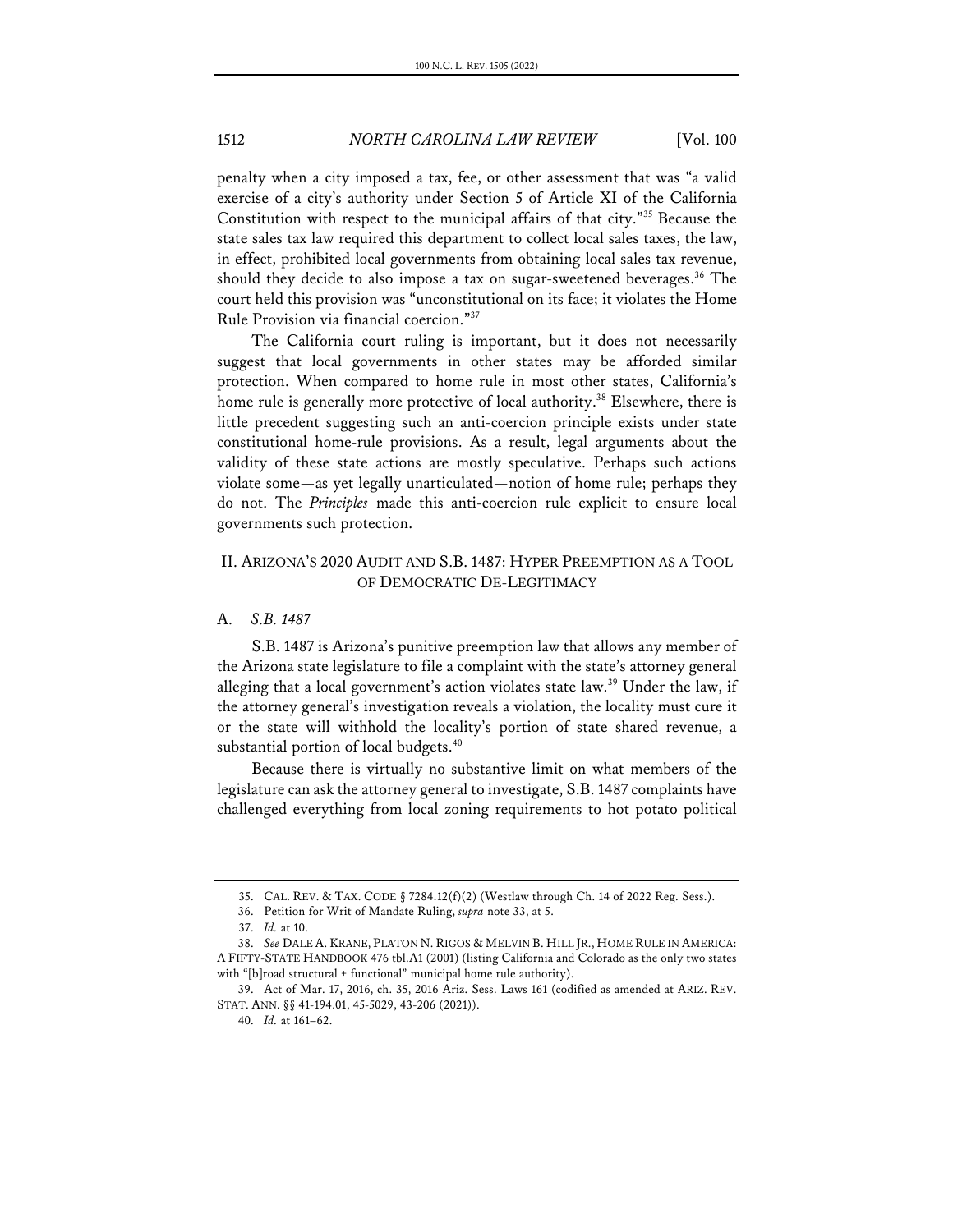issues like vaccine mandates.<sup>41</sup> It is thus unsurprising that the Arizona Senate's efforts to audit Maricopa County's 2020 election results ended in an S.B. 1487 complaint.

Arizona's much-mocked election audit was a circus.<sup>42</sup> The Arizona Senate contracted with a firm called Cyber Ninjas to conduct the audit.<sup>43</sup> Cyber Ninjas had been heavily criticized for their lack of experience in election integrity and for their lax audit security protocols.<sup>44</sup> As part of this "audit," the state Senate subpoenaed Maricopa County's internal servers.<sup>45</sup> It was widely understood that the Senate would hand the servers over to Cyber Ninjas.<sup>46</sup> Maricopa County objected, insisting that handing over the servers would jeopardize sensitive information, including county residents' social security numbers, and leave confidential law enforcement communication systems vulnerable to hackers.<sup>47</sup> Before this issue could be resolved by the Arizona courts, a member of the Arizona legislature filed an S.B. 1487 complaint asking the Attorney General to determine whether the county's refusal to comply with the subpoena violated state law.48 In August 2021, the Arizona Attorney General's Office issued an opinion concluding that the county had committed a violation.<sup>49</sup>

In the opinion, the Attorney General determined that the county conceded the validity of the subpoena when it failed to appeal a superior court ruling upholding the validity of a separate, earlier subpoena.<sup>50</sup> As the opinion explains:

[T]he [Arizona] Superior Court previously decided, under circumstances materially similar to those here, that the Senators' subpoenas were valid and enforceable under Arizona law. That partial judgment, which the

<sup>41.</sup> *See SB1487 Investigations*, ARIZ. ATT'Y GEN. (2021), https://www.azag.gov/complaints/ sb1487-investigations [https://perma.cc/2PQW-BSG6].

<sup>42.</sup> *See* Ronald J. Hansen, Yvonne Wingett Sanchez & Jen Fifield, *'You'll Get Nothing Out of This': Partisans with Limited Experience Stumble Through Gaffe-Prone 'Audit*,*'* ARIZ. REPUBLIC (Nov. 22, 2021), https://www.azcentral.com/in-depth/news/politics/elections/2021/11/20/arizona-audit-partisans-stum ble-through-gaffe-prone-election-review/6124420001/ [https://perma.cc/FSL4-8C95 (dark archive)] (describing the audit as "a bizarre distraction from reality led by amateurs" and "gaffe-prone").

<sup>43.</sup> *Id.*

<sup>44.</sup> *See id.*

<sup>45.</sup> *Id.*

<sup>46.</sup> *See* Jen Fifield & Mary Jo Pitzl, *Maricopa County and Dominion Won't Comply with New Subpoenas Issued by Arizona Senate*, ARIZ. REPUBLIC (Aug. 3, 2021), https://www.azcentral.com/ story/news/politics/elections/2021/08/02/maricopa-co-and-dominion-face-monday-deadline-ariz-sena te-election-subpoenas/5434136001/ [https://perma.cc/2GS2-Z5M2 (dark archive)] (explaining that the audit would be conducted by Cyber Ninjas).

<sup>47.</sup> *Id.*

<sup>48.</sup> MARK BRNOVICH, ARIZ. ATT'Y GEN., INVESTIGATIVE REPORT NO. 21-002, at 3–4 (2021), https://www.azag.gov/sites/default/files/docs/complaints/sb1487/21-002/MCBOS\_1487\_Report-8-26. pdf [https://perma.cc/U3E9-5JC8].

<sup>49.</sup> *Id.* at 1–2.

<sup>50.</sup> *Id.* at 4–5; *see also* Maricopa County v. Fann, No. CV 2020-016840, 2021 WL 804446, at \*15 (Ariz. Super. Ct. Feb. 25, 2021) (finding a legislative subpoena related to election reform measures to be valid and enforceable in an earlier litigation).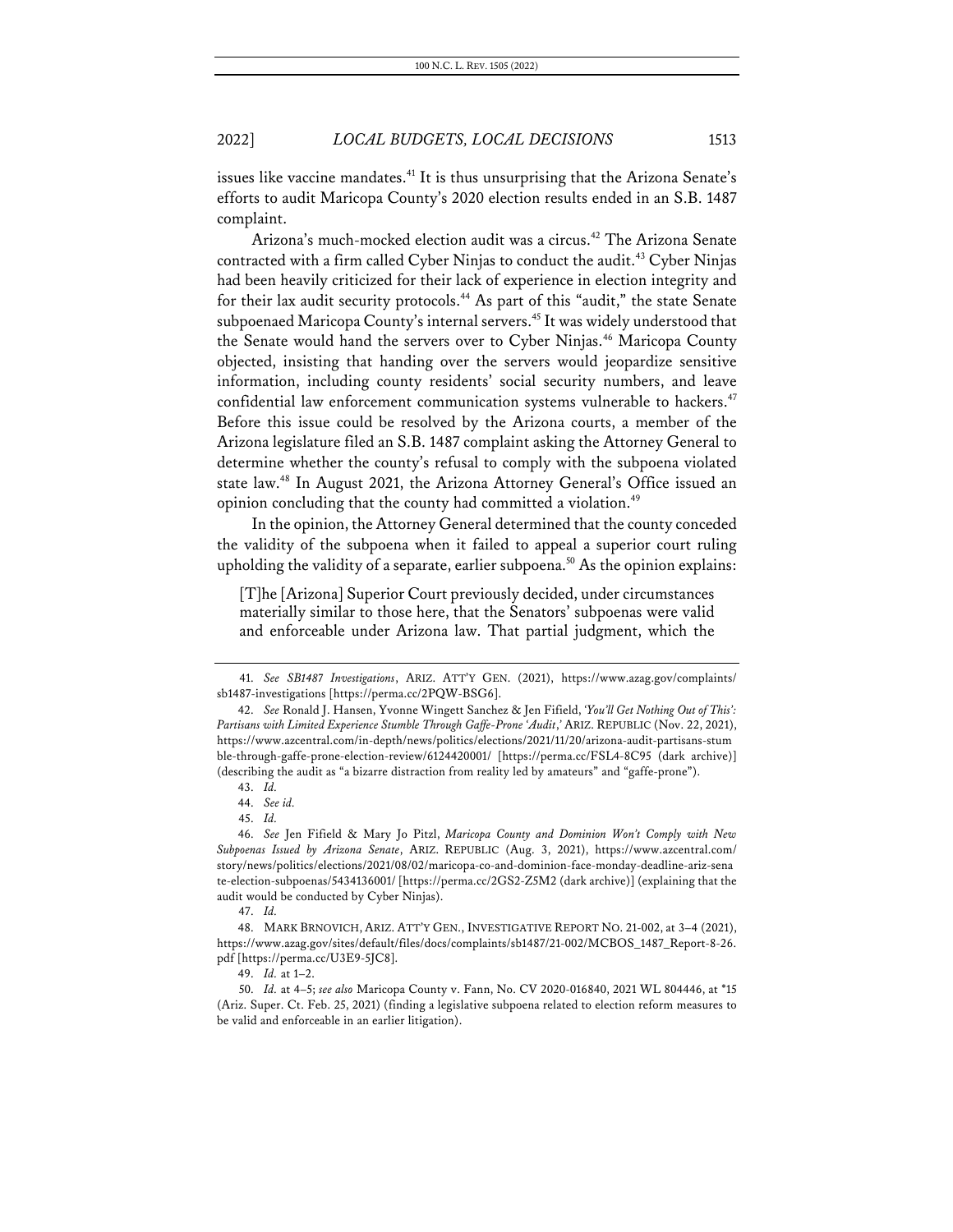Maricopa County Board of Supervisors ("MCBOS") chose not to appeal, remains binding on MCBOS and has preclusive effect between MCBOS and the Senate.<sup>5</sup>

In a footnote in the opinion, the Attorney General's Office then disclaimed the application of preclusion: "Whether issue preclusion technically applies is not dispositive; instead, the legal test here is whether 'existing law clearly and unambiguously compels th[e] conclusion.'"52 But, as the Attorney General's opinion makes clear, the scope of the Senate's subpoena authority over confidential documents was an issue of first impression in Arizona's courts. As the Arizona Supreme Court recognized, it is possible that "a local [action] arguably violates state law, but the issue is not settled by existing case law."<sup>53</sup> In such cases, the Arizona Supreme Court held that S.B. 1487's procedures require the Attorney General to issue a "may violate" opinion, which triggers a special action at the Supreme Court to resolve the outstanding legal question.<sup>54</sup> A single trial court decision does not establish clear and unambiguous law; superior court decisions are not precedential. The Attorney General concedes this when it acknowledged that the county could cure the violation through a "judicial resolution with the Senate," presumably recognizing that the superior court might reach a different conclusion about this subsequent subpoena.<sup>55</sup>

Even so, the Attorney General threatened Maricopa County with the loss of hundreds of millions of dollars in revenue.<sup>56</sup> The county and the Senate eventually reached a settlement: the county agreed to abandon its \$2.8 million claim against the Senate for damage to election machines in exchange for the Senate dropping its effort to require the county to turn its servers over to the Senate.<sup>57</sup>

This dispute and the ultimate settlement highlight the ways S.B. 1487 turbocharges disputes between the state and its local governments. The validity of the subpoena was already before a court; the Senate had the authority to hold the county in contempt—at least once it came back into session.<sup>58</sup> The Attorney

58. *See* Press Release, Arizona Att'y Gen. Mark Brnovich, AG Brnovich: Maricopa County Must Comply with Senate's Legislative Subpoena or Forfeit State Funds (Aug. 26, 2021), https://www. azag.gov/press-release/ag-brnovich-maricopa-county-must-comply-senates-legislative-subpoena-or-

<sup>51.</sup> BRNOVICH, *supra* note 48, at 4–5 (discussing *Fann*, 2021 WL 804446, at \*15).

<sup>52.</sup> *Id.* at 5 n.3 (emphasis omitted).

<sup>53.</sup> State *ex rel.* Brnovich v. City of Tucson, 399 P.3d 663, 670 (Ariz. 2017).

<sup>54.</sup> *Id.* at 669.

<sup>55.</sup> BRNOVICH, *supra* note 48, at 2.

<sup>56.</sup> Mary Jo Pitzl, *Attorney General: Maricopa County Supervisors Violated Law by Not Complying with Election Audit Subpoena*, ARIZ. REPUBLIC (Aug. 26, 2021), https://www.azcentral.com/story/news/ politics/election/2021/08/26/arizona-election-audit-attorney-general-says-maricopa-county-broke-law -subpoenas/5601498001/ [https://perma.cc/3VAV-G5KY/ (dark archive)].

<sup>57.</sup> Jerod MacDonald-Evoy, *Maricopa County, Senate Reach Agreement To End Subpoena Fight over Routers*, ARIZ. MIRROR (Sept. 17, 2021), https://www.azmirror.com/2021/09/17/county-senate-reachagreement-to-end-subpoena-fight-over-routers/ [https://perma.cc/PU66-KKWL].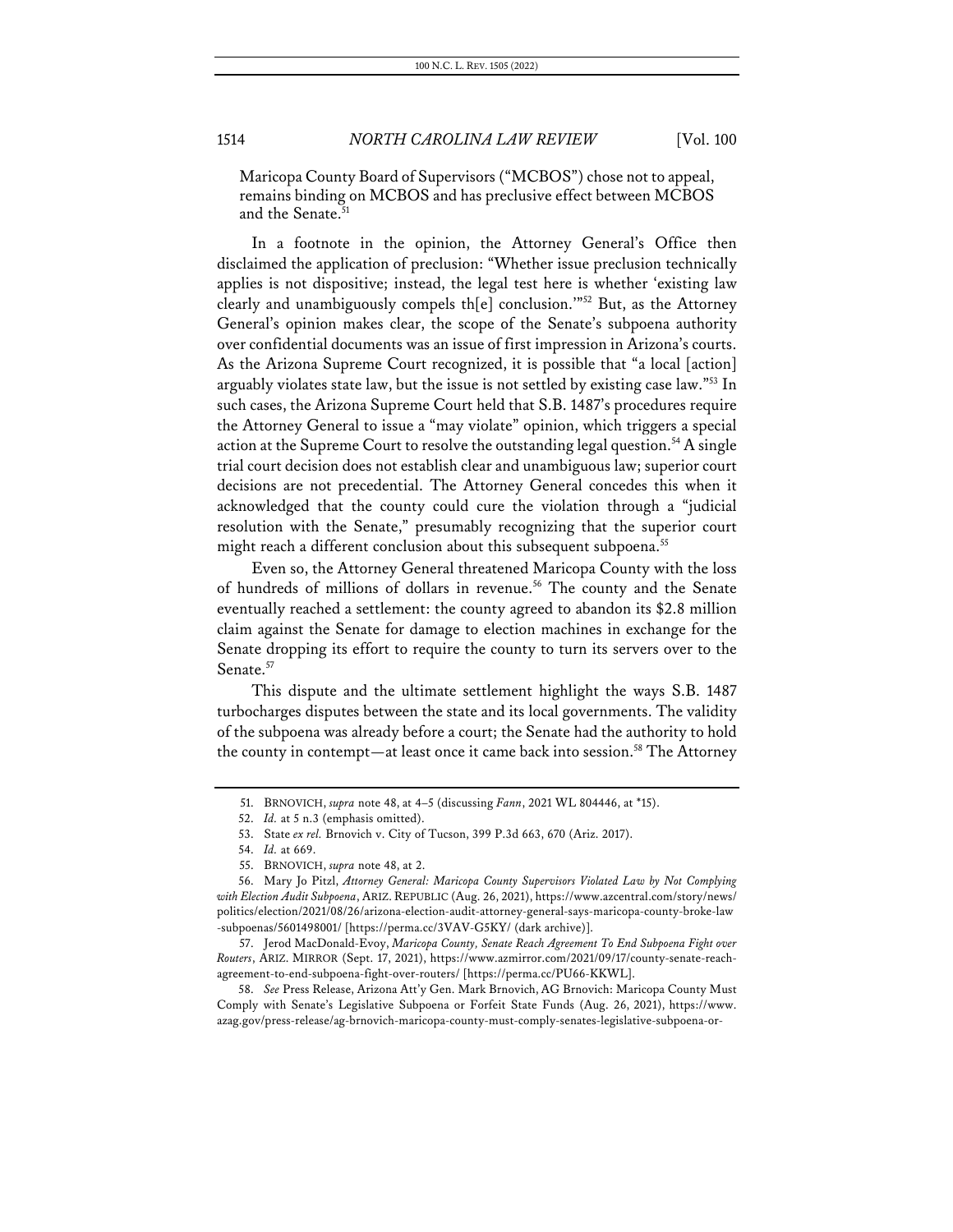General opinion short-circuited these procedures. And yet, to date, the Arizona Supreme Court has upheld the basic structure of S.B. 1487 against constitutional challenge.<sup>59</sup>

#### B. *S.B. 1487 Under the Anti-Coercion Provision*

How would the S.B. 1487 fare under the *Principles*? The *Principles* limits conditions on intergovernmental aid to those that "relate to expenditure of that aid."60 Under this rule, conditions are subject to a nexus requirement; the conditions must "relate" to the aid.

In the context of this S.B. 1487 investigation, the relevant question under the anti-coercion provision is whether a legal requirement that the county comply with the Senate subpoena *relates* to the county's expenditure of state shared revenues. The state-shared revenues support the county's general fund, so the funding supports *all* ongoing operations, including the sheriff's department, county jails, county libraries, and county parks.<sup>61</sup> It is hard to understand in what way compliance with the audit "relates" to the operation of these programs and services.

Under this reading, the *Principles* suggests that general revenue transfers can be subject to general spending restrictions, like accounting requirements, but they cannot be withdrawn as a penalty for the exercise of local policy discretion.

The commentary provided in the *Principles* suggests that state courts could borrow from existing Federal Spending Clause jurisprudence in interpreting this rule. The commentary notes the parallel to the U.S. Supreme Court's decision in *National Federation of Independent Businesses v. Sebelius* ("NFIB").<sup>62</sup> As the Supreme Court held in that case, "Conditions that do not . . . govern the use of the funds, however, cannot be justified on that basis. When, for example, such conditions take the form of threats to terminate other significant independent grants, the conditions are properly viewed as a means of pressuring

forfeit-state [https://perma.cc/JY49-7V6W]. Even if the structure of S.B. 1487 does not generally violate Arizona's constitutional protection of the separation of powers, it is possible that the Attorney General's decision to weigh in on an ongoing legal dispute did. *See Tucson Urging High Court To Overturn Law Penalizing Cities*, ASSOCIATED PRESS (Feb. 27, 2017), https://www.azcentral.com/story/ news/politics/arizona/2017/02/27/tucson-urging-high-court-to-overturn-law-penalizing-cities/984874 38/ [https://perma.cc/3XXS-9UZT].

<sup>59.</sup> *See* State *ex rel.* Brnovich v. City of Tucson, 399 P.3d 663, 669 (Ariz. 2017) ("Because S.B. 1487 'leaves the judiciary free to make its own determination based on the particular facts of a case, it comports with separation of powers.'" (citations omitted)); State *ex rel.* Brnovich v. City of Phoenix, 468 P.3d 1200, 1209 (Ariz. 2020) (finding the bond requirement of S.B. 1487 "so incomplete that we cannot enforce it" but otherwise adjudicating the case under S.B. 1487's provisions).

<sup>60.</sup> PRINCIPLES, *supra* note 16, at 1352.

<sup>61.</sup> *See* MacDonald-Evoy, *supra* note 57 (estimating that the state shared revenue at stake accounted for forty-two percent of the county's budget for the current fiscal year).

<sup>62.</sup> 567 U.S. 519 (2012); *see also* PRINCIPLES, *supra* note 16, at 1382.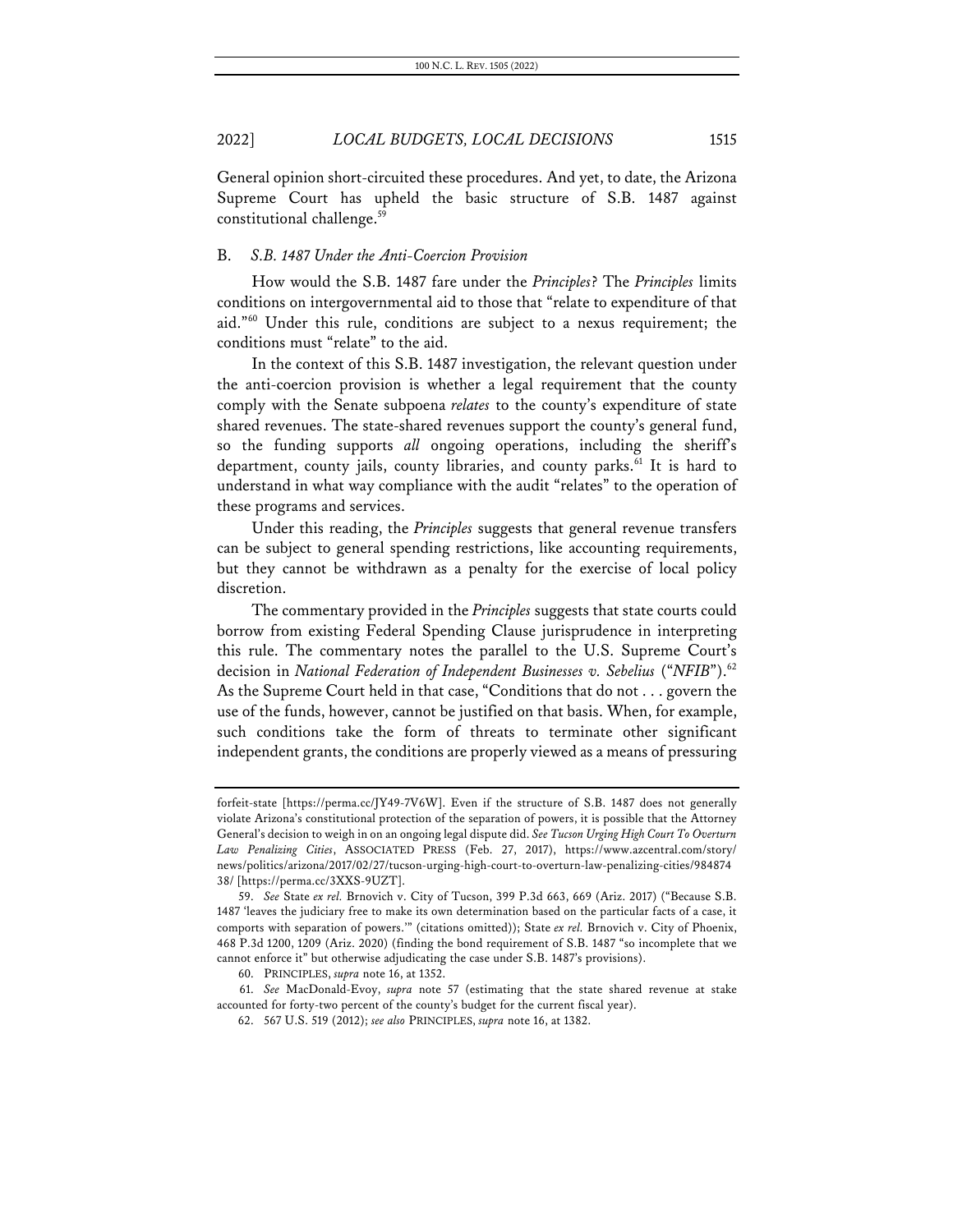the States to accept policy changes."63 Under this anti-coercion principle, S.B. 1487 could be challenged as placing an unduly coercive condition on the receipt of state shared revenues.

Faced with an anti-coercion challenge, the state might argue that S.B. 1487 does not impose additional requirements for local governments. Rather, it creates a separate adjudicative process for determining the scope of existing state law requirements and imposes a penalty for the failure to comply. As a factual matter, this process has proven coercive. S.B. 1487 has discouraged local governments in Arizona from adopting policies at the edge of their home-rule authority; the litigation risk is simply not worth it. For example, despite arguments that the Governor exceeded his legal authority in blocking local mask mandates by executive order,<sup>64</sup> no local government risked imposing such a mandate.<sup>65</sup>

But the state might argue that this problem is distinct from the legal concerns present in the federal anti-coercion doctrine. The crux of the states' challenge in *NFIB* was that under the Affordable Care Act,<sup>66</sup> states could not reject Medicaid expansion without risking their eligibility for the existing Medicaid program.<sup>67</sup> At the same time, Congress did not have the power to directly require states to expand Medicaid.<sup>68</sup> The federal anti-coercion doctrine, then, preserves a policy space for the state governments. The doctrine provides a constitutional protection for this space, freeing states from pressure to conform their budgets to the federal government's preferences, at least when federal preferences lack a sufficient relationship to the spending program at issue.

Under this view, the scope of the state's authority turns on whether homerule immunity prevents the state from directly imposing the condition. As a result, anti-coercion would protect only home-rule jurisdictions, and only to the extent that home rule provides immunity from state preemption. If Arizona could require the county to comply with its subpoena request, the state could use S.B. 1487 to enforce that requirement.

<sup>63.</sup> *Nat'l Fed'n of Indep. Bus.*, 567 U.S. at 580.

<sup>64.</sup> *See* Josh Bendor & Erin Scharff, *Gov. Doug Ducey Is Wrong. Cities and Counties Have Broad Authority To Act on COVID-19*, ARIZ. REPUBLIC (July 9, 2021), https://www.azcentral.com/story/ opinion/op-ed/2020/07/09/gov-doug-ducey-wrong-arizona-cities-broad-power-act-coronavirus/53961 25002/ [https://perma.cc/3GA9-GHSC (dark archive)].

<sup>65.</sup> *See* Allison Steinbach, *Do Arizonans Still Have To Wear Masks? Here's What We Know After Ducey Lifts COVID-19 Restrictions*, ARIZ. REPUBLIC (Mar. 25, 2021), https://www.azcentral.com/story/ news/local/112rizona/2021/03/25/112rizona-mask-mandate-heres-what-we-know-after-ducey-relaxesrules/7002251002/ [https://perma.cc/J85C-QDKW (dark archive)].

<sup>66.</sup> Patient Protection and Affordable Care Act, Pub. L. No. 111-148, 124 Stat. 119 (2010) (codified as amended in scattered sections of 21, 25, 26, 29, and 42 U.S.C.).

<sup>67.</sup> *Nat'l Fed'n of Indep. Bus.*, 567 U.S. at 575.

<sup>68.</sup> *See id.* at 578.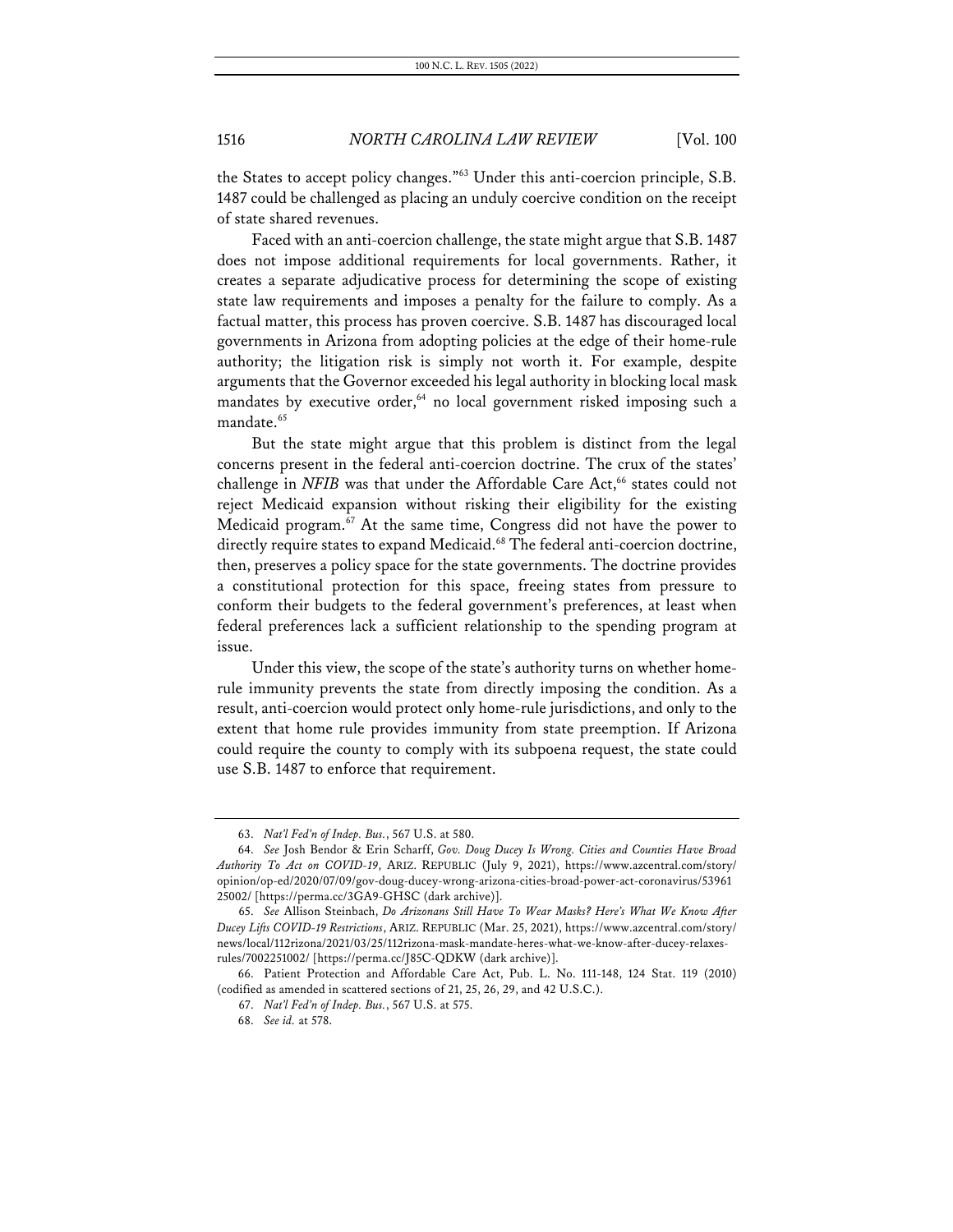Given the *Principles*' commitment to local authority and its explicit concerns about rising punitive preemption, the better reading of the provision is that it requires a nexus regardless of the state's ability to separately limit local authority. This interpretation also ensures that non-home-rule jurisdictions are protected by the anti-coercion rule. This reading highlights, however, the ways that the federal anti-coercion caselaw may not fully capture the complexities of the state-local relationship.

### III. H.B. 1900 AND POLICE REFORM: HYPER PREEMPTION OF LOCAL BUDGETING

The video footage of a Minneapolis police officer murdering George Floyd sparked massive Black Lives Matter protests nationwide.<sup>69</sup> Among the demands of many protestors was a call to "defund the police."70 Advocates have differing views of the goals of the "defund" movement, from radical police abolition to the more reformist goal of reallocating portions of the police budget and public safety responsibilities to other departments.<sup>71</sup> Few cities have made significant changes to their police budgets despite these efforts.<sup>72</sup> Austin, Texas, is a notable exception.

In August 2020, the city voted to cut about a third of its police department budget.73 These budget cuts included both direct cuts and shifts in spending, such as moving units like forensic sciences, support services, and victims' services into other city departments and the reallocation of \$50 million from the city's "Reimagine Safety Fund" to alternate programming.<sup>74</sup>

Texas's state leadership was uniformly critical of Austin's decision. Governor Greg Abbott argued that "Austin's decision puts the brave men and women of the Austin Police Department and their families at greater risk and paves the way for lawlessness. . . . Public safety is job one, and Austin has abandoned that duty."<sup>75</sup> Attorney General Ken Paxton asserted that the "city

<sup>69.</sup> *See, e.g.*, Larry Buchanan, Quoctrung Bui & Jugal K. Patel, *Black Lives Matter May Be the Largest Movement in U.S. History*, N.Y. TIMES (July 3, 2020), https://www.nytimes.com/interactive/ 2020/07/03/us/george-floyd-protests-crowd-size.html [https://perma.cc/3Y92-D928 (dark archive)].

<sup>70.</sup> *See* Mariame Kaba, *Yes, We Mean Literally Abolish the Police*, N.Y. TIMES (June 12, 2020), http://www.nytimes.com/2020/06/12/opinion/sunday/floyd-abolish-defund-police.html [http://perma .cc/NBU7-GME8 (dark archive)].

<sup>71.</sup> Su et al., *supra* note 32, at 3.

<sup>72.</sup> *See* Rachel Hatzipanagos, *What 'Defund the Police' Might Look Like*, WASH. POST (June 12, 2020), https://www.washingtonpost.com/nation/2020/06/12/black-lives-matter-defund-police-iscountry-ready/ [https://perma.cc/57NT-ENF2 (dark archive)].

<sup>73.</sup> Meena Venkataramanan, *Austin City Council Cuts Police Department Budget by One-Third, Mainly Through Reorganizing Some Duties out from Law Enforcement Oversight*, TEX. TRIB. (Aug. 13, 2020), https://www.texastribune.org/2020/08/13/austin-city-council-cut-police-budget-defund/ [https ://perma.cc/U34D-9C3H].

<sup>74.</sup> *Id.*

<sup>75.</sup> *Id.*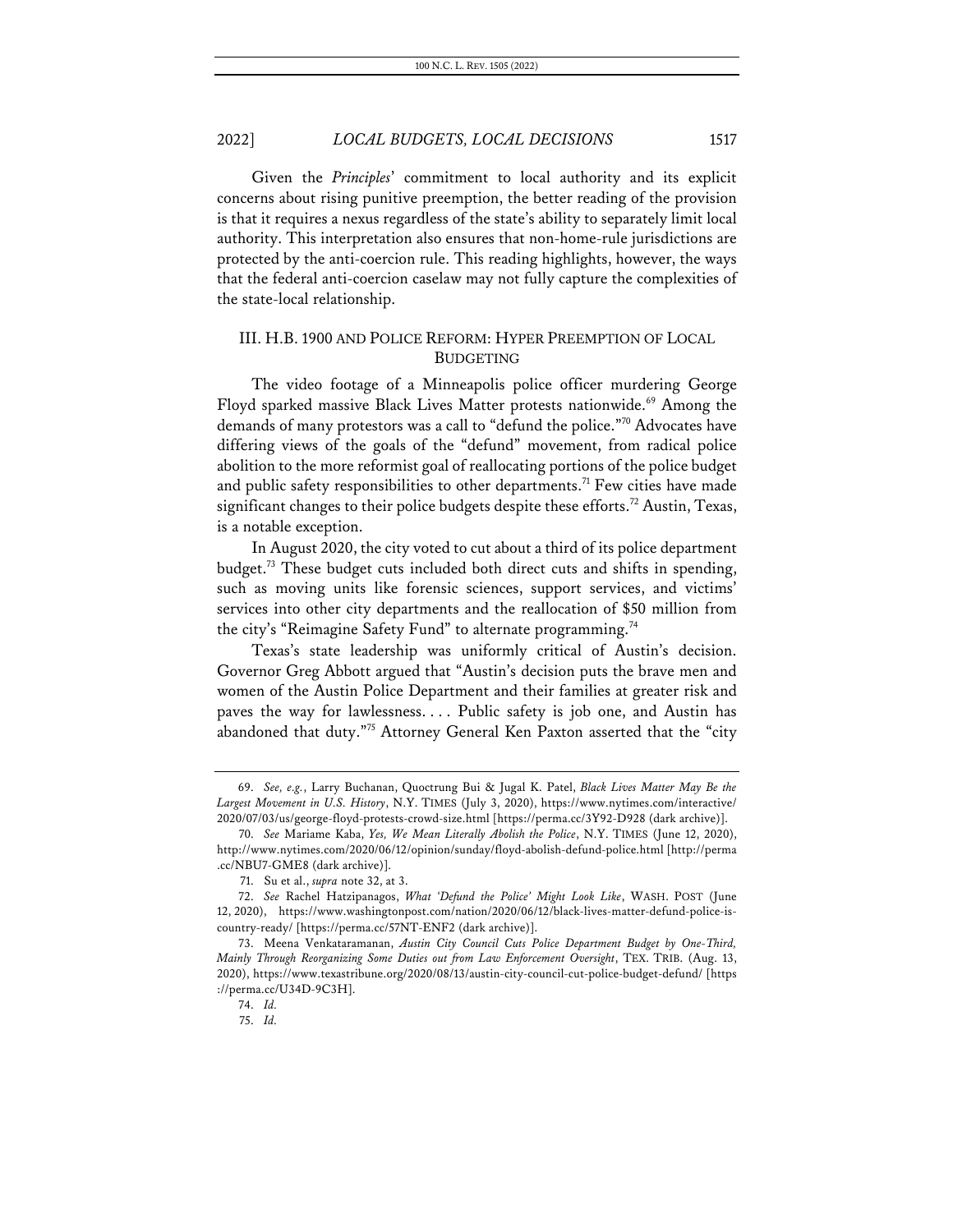council's action to slash funding disregards the safety of our capital city, its citizens, and the many guests who frequent it."76

Because the Texas legislature meets only biennially, the legislature was not in session to respond to Austin's funding shifts.<sup>77</sup> But Governor Abbott promised that the legislature would respond to "protect Austin" when it reconvened in 2021,<sup>78</sup> and Abbott kept this promise. This part both describes the resulting Texas legislation and analyzes it under the *Principles*' proposed anti-coercion and unfunded mandate provisions.

#### A. *H.B. 1900*

On June 1, 2021, Governor Abbott signed into law H.B. 1900, which places significant constraints on the ability of large Texas cities to control their own police budgets.79

Under the law, certain jurisdictions may be declared "defunding municipalit[ies]" if the Criminal Justice Division of the Texas Office of the Governor determines that the municipality has reduced its police department funding as compared to the previous year's budget. $80$  The law makes two exceptions. It does not apply when cuts to the police department budget are consistent with across-the-board cuts in the size of the city's budget.<sup>81</sup> Nor does it apply when the governor's office approves the budget cuts. $82$ 

The "defunding municipality" designation incurs a significant fiscal penalty. Cities determined to be "defunding municipalities" are prohibited from increasing property tax rates, even to adopt previously voter-approved tax rate increases, and in fact, must impose a tax cut to reflect the reduction in police spending.<sup>83</sup> Moreover, the law limits the ability of municipally owned utilities to increase rates and fees and prohibits the transfer of any revenue from rate or fee increases to the city's general fund.<sup>84</sup> Finally, the law allows the state

<sup>76.</sup> *Id.*

<sup>77.</sup> *See Texas Legislative Sessions and Years*, LEGIS. REFERENCE LIBR. TEX., https://lrl.texas.gov/ sessions/sessionYears.cfm [https://perma.cc/AV73-AW4V] (showing that the legislature met in 2019 and 2021, but not in 2020).

<sup>78.</sup> *See* Venkataramanan, *supra* note 73.

<sup>79.</sup> Act of June 1, 2021, ch. 199, 2021 Tex. Sess. Law Serv. (West) (codified in scattered sections of TEX. GOV'T CODE, TEX. LOC. GOV'T CODE & TEX. TAX CODE); *see also* Su et al., *supra* note 32, at 18–20 (putting H.B. 1900 and Florida's H.B. 1 in the context of the historical role of state governments in limiting local police control); Megan Munce, *Gov. Greg Abbott Signs Slate of Legislation To Increase Criminal Penalties for Protesters, Punish Cities That Reduce Police Budgets*, TEX. TRIB. (June 1, 2021), https://www.texastribune.org/2021/06/01/texas-abbott-defund-police-protest/ [https://perma. cc/F8B8-77S8].

<sup>80.</sup> Act of June 1, 2021, ch. 1999, 2021 Tex. Sess. Law Serv. (West) (codified at TEX. LOC. GOV'T CODE § 109.003 (2021)).

<sup>81.</sup> *Id.* (codified at TEX. LOC. GOV'T CODE § 109.004(a)(1) (2021)).

<sup>82.</sup> *Id.* (codified at TEX. LOC. GOV'T CODE § 109.004(a)(2) (2021)).

<sup>83.</sup> *Id.* (codified at TEX. TAX CODE §§ 26.044, .0501 (2021)).

<sup>84.</sup> *Id.* (codified at TEX. UTIL. CODE § 33.0211 (2021)).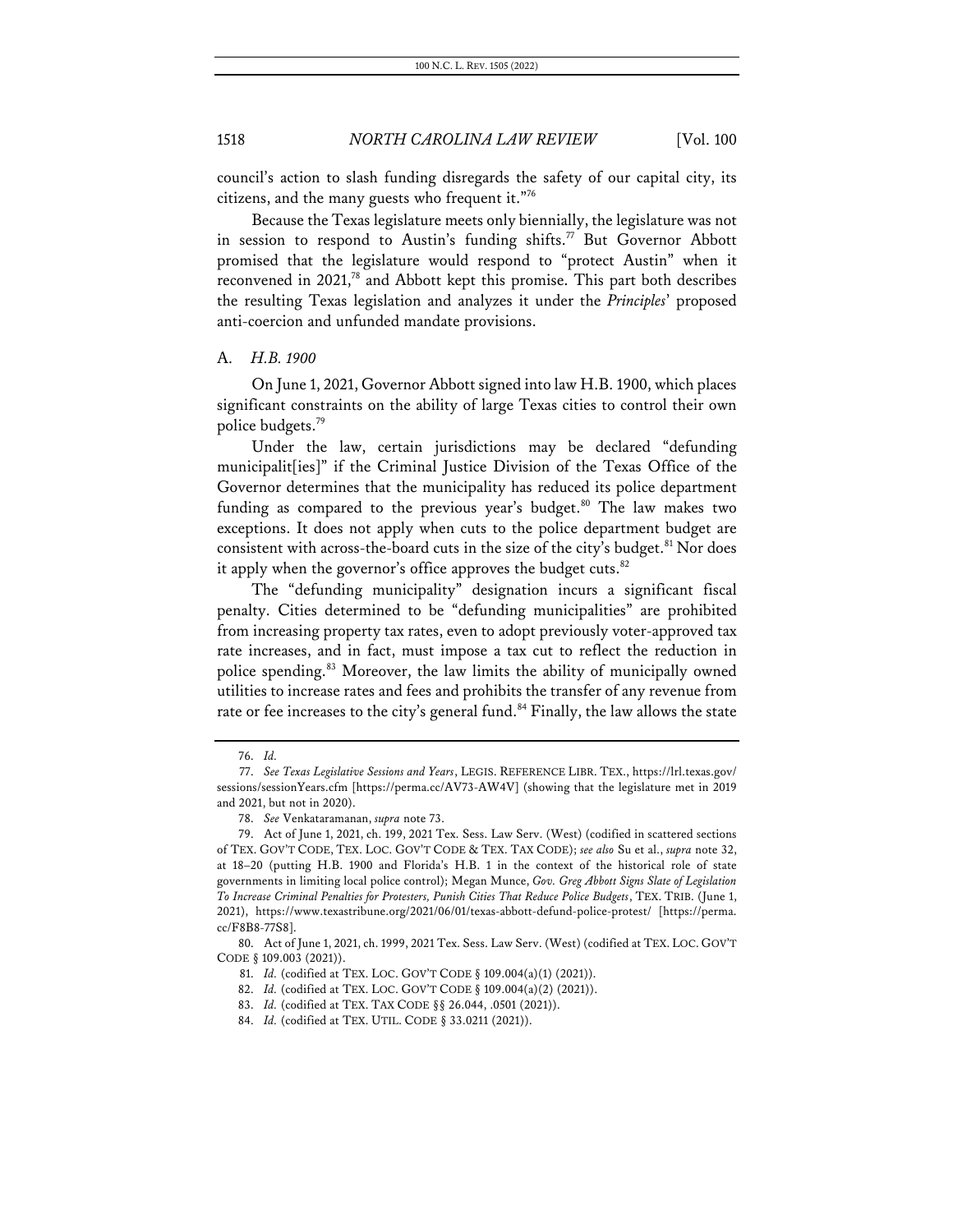to charge a "defunding municipality" for the cost of state-provided law enforcement in the jurisdiction, as determined by the governor's office.<sup>85</sup> This charge is paid out of the municipality's sales and uses tax revenue that is collected by the state on behalf of the municipality.<sup>86</sup>

H.B. 1900 only applies to cities with populations greater than 250,000.<sup>87</sup> As of 2021, this limits the law's application to eleven cities: Houston, San Antonio, Dallas, Austin, Fort Worth, El Paso, Arlington, Corpus Christi, Plano, Laredo, and Lubbock.<sup>88</sup> News accounts made clear, however, that the bill targeted Austin's defunding efforts.<sup>89</sup> In addition to the evidence from the legislative debate, of the eleven cities potentially affected by H.B. 1900, only Austin operates a municipal electrical utility.<sup>90</sup> The consequences to Austin under the bill illustrate the pressure the statute places on large Texas cities to maintain current police funding levels. Among other consequences, "Austin Energy and Austin Water could be prohibited from transferring any utility revenue to the city's general fund."91 The *Austin-American Statesman* estimated that such a prohibition would prohibit a transfer of \$160 million, or "15% of the city's revenue funding services like police and fire in 2020."92

Because the budget base year under the statute is 2019, the law required Austin to restore its previously enacted budget cuts, even though the statute was passed after Austin approved its FY 2021 budget.<sup>93</sup> Though at least one member of the city council wanted to seek a waiver from the application of H.B. 1900, the city approved a FY 2022 budget that restored the budget cuts.  $94$ 

<sup>85.</sup> *Id.* (codified at TEX. TAX CODE § 321.5025(c) (2021)).

<sup>86.</sup> *Id.* (codified at TEX. TAX CODE § 321.5025(b) (2021)).

<sup>87.</sup> *Id.* (codified at TEX. LOC. GOV'T CODE § 109.002 (2021)).

<sup>88.</sup> *List of Municipalities in Texas*, WIKIPEDIA, https://en.wikipedia.org/wiki/List\_of\_municipal ities\_in\_Texas [https://perma.cc/5UQP-SS69] (Dec. 7, 2021).

<sup>89.</sup> Philip Jankowski, *How Will Texas' 'Defund the Police' Bill Affect Austin? Leaders Aren't Sure*, AUSTIN AM.-STATESMAN (May 28, 2021), https://www.statesman.com/story/news/2021/05/28/texasdefund-police-bill-heads-greg-abbott-austin-leaders-unsure-future/7453268002/ [https://perma.cc/H W86-FTL7] (staff uploaded, dark archive)] ("While HB 1900 applies to Texas' 11 largest cities, the bill was clearly written with Austin in mind and designed to undo Austin City Council action last year that reduced Austin Police Department's budget and reallocated millions by removing some operations from the police department.").

<sup>90.</sup> *TPPA Member Utilities*, TEX. PUB. POWER ASS'N, https://tppa.com/members/ [https:// perma.cc/D86M-UTJS].

<sup>91.</sup> Jankowski, *supra* note 89.

<sup>92.</sup> *Id.*

<sup>93.</sup> Act of June 1, 2021, ch. 199, 2021 Tex. Sess. Laws Serv. (West) (codified at TEX. LOC. GOV'T CODE § 109.0035 (2021)) (comparing the FY 2021 budget to the highest budget in place in the previous two years).

<sup>94.</sup> Ryan Autullo, *Police Funding, Homeless Spending, Vaccination Bonuses Headline Austin Budget Discussions*, AUSTIN AM.-STATESMAN (Aug. 11, 2021, 7:19 AM), https://www.statesman.com/story/ news/2021/08/11/police-funding-homeless-spending-vaccination-bonuses-headline-austin-budget-disc ussions/5546802001/ [https://perma.cc/YEB5-QGUF] ("After cutting money from the Police Department last summer, the council is prepared to restore it to avoid penalties from a new state law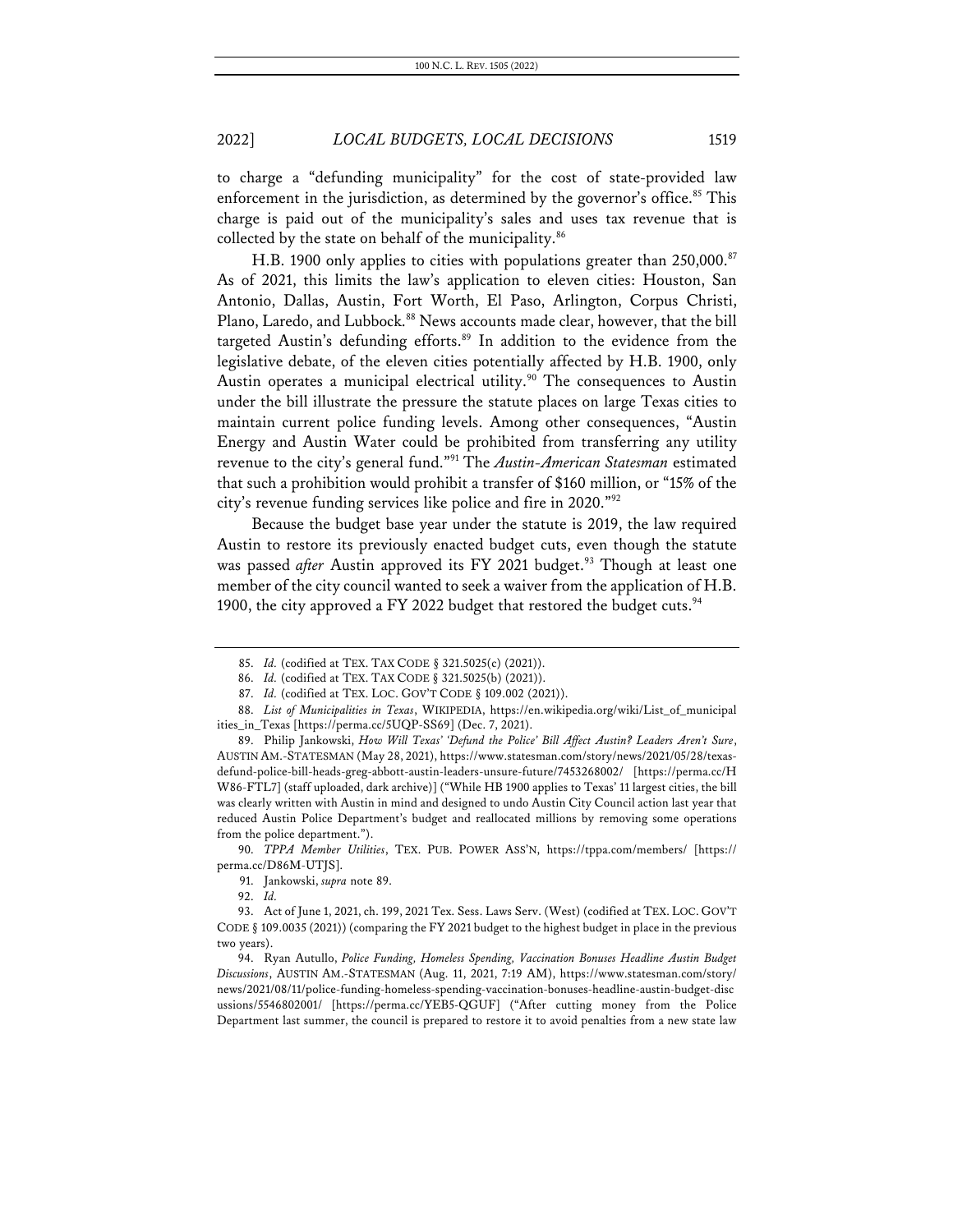H.B. 1900 imposes a significant financial penalty on defunding municipalities. Even when local voters support shifting public safety dollars away from municipal policing budgets, municipal officials are unlikely to risk such a loss of property tax dollars. As a result, H.B. 1900 induces local governments to maintain their current levels of police spending, as it was intended to do. Under current Texas law, it is difficult to challenge these actions as a violation of municipal home rule.<sup>95</sup> The next section considers whether the *Principles* offers more protection for local budget authority.

#### B. *H.B. 1900 Under the Anti-Coercion and Unfunded Mandate Provision*

The *Principles* project envisions a constitutional provision that would require that conditions on intergovernmental aid relate to the expenditure of that aid and would further restrict the state from removing aid as a penalty for the exercise of a local government's home-rule authority.<sup>96</sup> In the commentary to the project, we suggested that courts could borrow from existing Federal Spending Clause jurisprudence, noting the parallel to the U.S. Supreme Court's decision in *NFIB*. <sup>97</sup> As the Court held in that case,

Conditions that do not . . . govern the use of the funds, however, cannot be justified on that basis. When, for example, such conditions take the form of threats to terminate other significant independent grants, the conditions are properly viewed as a means of pressuring the States to accept policy changes.<sup>98</sup>

H.B. 1900, however, is far from the "good deal" that Congress offered states in exchange for Medicaid expansion. There is, in fact, no deal on the table and no restriction on intergovernmental aid. As a result, there is no "unconstitutional condition" being added to state spending power and thus no problem to be addressed by the anti-coercion principle.

Instead, the state threatens significant limits on local *taxing* authority should governments adopt budgets with spending priorities that differ from the states. The question of whether such limits would meet the new, more stringent

aimed at punishing cities that remove funding from their police department budgets."); Ryan Autullo, *Austin Council OKs \$4.5B Budget That Includes Tax Break, \$65 Million in Homeless Spending*, AUSTIN AM.- STATESMAN (Aug. 12, 2021, 11:16 PM), https://www.statesman.com/story/news/2021/08/12/austincity-council-oks-4-5-b-budget-includes-tax-break-65-million-homeless-spending/8110988002/ [http:// perma.cc/9879-YN6G] (describing the budget passed by the Austin City Council as resembling a proposal by the city manager).

<sup>95.</sup> Though there is a legal challenge pending against Florida's efforts to restrain local police spending, no similar challenge has been filed in Texas. *See* Dara Kam, *Florida Cities Challenge State's Protest Law over Budget Power*, WLRN (Nov. 16, 2021, 4:26 PM), https://www.wlrn.org/news/2021-11- 16/florida-cities-challenge-states-protest-law-over-budget-power [https://perma.cc/3B3U-9YKT].

<sup>96.</sup> PRINCIPLES, *supra* note 16, at 1352.

<sup>97.</sup> *Id.* at 1382 (discussing Nat'l Fed'n of Indep. Bus. v. Sebelius, 567 U.S. 519, 580 (2012)).

<sup>98.</sup> *Nat'l Fed'n of Indep. Bus.*, 567 U.S. at 580.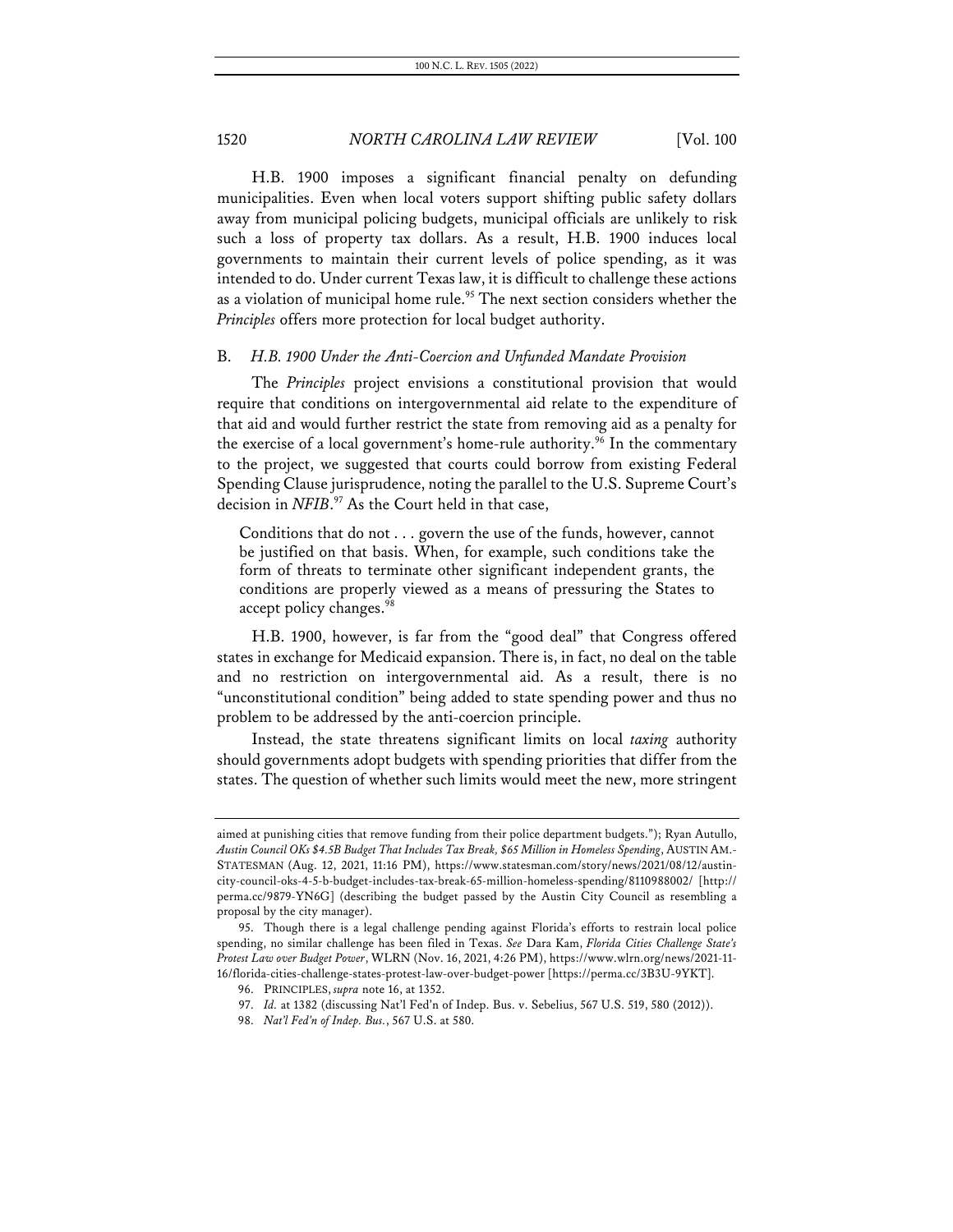preemption standard is beyond the scope of this Article. <sup>99</sup> In the end, it may be that restricting state preemption authority is the most effective way to limit state fiscal coercion. That position is in keeping with the California court's decision in *Cultiva La Salud*, <sup>100</sup> where the court expressly held that the state could not impose limits on local taxing authority in order to circumvent the immunity from state preemption granted by the California Constitution.<sup>101</sup>

Some aspects of H.B. 1900 might, however, be challenged under the *Principles*' unfunded mandate provision. Texas does not have a prohibition on unfunded mandates, though state law does require some tracking of these mandates.<sup>102</sup> Under the National League of Cities' proposal, states are prohibited from either "requir[ing] local governments to provide additional services or undertak[ing] new activities without providing an additional appropriation that fully funds the newly mandated service or activity."103

The question, then, is whether the state's requirement that the local government maintain its current level of police funding constitutes a requirement of an "additional service" or a "new activity." Certainly, there is some force to the idea that if a state wants local governments to maintain a specific police expenditure level, then the state ought to pay for this expense. However, the language of the provision does not obviously suggest that such a requirement would constitute an unfunded mandate. A city seeking to avoid designation as a "defunding municipality" is not required to provide an "additional service" or engage in a "new activity." The law does not even clearly

<sup>99.</sup> Paul Diller addresses some of these questions in his work for this Symposium. Paul A. Diller, *Is Enhanced Judicial Review the Correct Antidote to Excessive State Preemption?*, 100 N.C. L. REV. 1469 (2022).

<sup>100.</sup> Petition for Writ of Mandate Ruling, *supra* note 33.

<sup>101.</sup> *Id.* at 10.

<sup>102.</sup> *See* TEX. LOC. GOV'T CODE ANN. §§ 320.001–.004 (Westlaw through the end of the 2021 Reg. & Called Sesss. of the 87th Leg.). Local officials have long complained about state laws that both restrict their revenue and also require significant new expenditures. TEX. ASS'N OF CNTYS., UNFUNDED MANDATES (2020), https://www.county.org/TAC/media/TACMedia/Legislative/Legis lative-Brief/Unfunded-Mandates-Aug-2020.pdf [https://perma.cc/96FF-RWD4]; Sarah Lazarowitz, *Unfunded Mandate Legislation*, TEX. CNTY. PROGRESS (Feb. 1, 2021), https://countyprogress.com/ unfunded-mandate-legislation/ [https://perma.cc/E8L6-DSAC]; TEX. ASS'N OF SCH. ADM'RS & TEX. ASS'N OF SCH. BDS., REPORT ON SCHOOL DISTRICT MANDATES: COST DRIVERS IN PUBLIC EDUCATION 4 (2018), https://tasanet.org/wp-content/uploads/2019/04/2018-Report-on-School-Dist rict-Mandates.pdf [https://perma.cc/6HUL-NCMA]; *Legislative Update: 2021 Resolutions*, CNTY. JUDGES & COMM'RS ASS'N TEX. (Oct. 13, 2021), https://www.cjcat.org/page/cjcat-LegislativeUpdate [https://perma.cc/SGW7-HQUA]. In fact, at one time, even Governor Abbott recognized the problem, observing in his 2019 State of the State Address that "Texas must limit the ability of taxing authorities to raise your property taxes. At the same time, Texas must end unfunded mandates on cities and counties." Ross Ramsey, *Analysis: Unfunded State Mandates Have a New Enemy—the Governor of Texas*, TEX. TRIB. (Jan. 22, 2019), https://www.texastribune.org/2019/01/22/unfunded-mandates-newenemy-governor-texas/ [https://perma.cc/8FRY-8CJF].

<sup>103.</sup> PRINCIPLES, *supra* note 16, at 1353.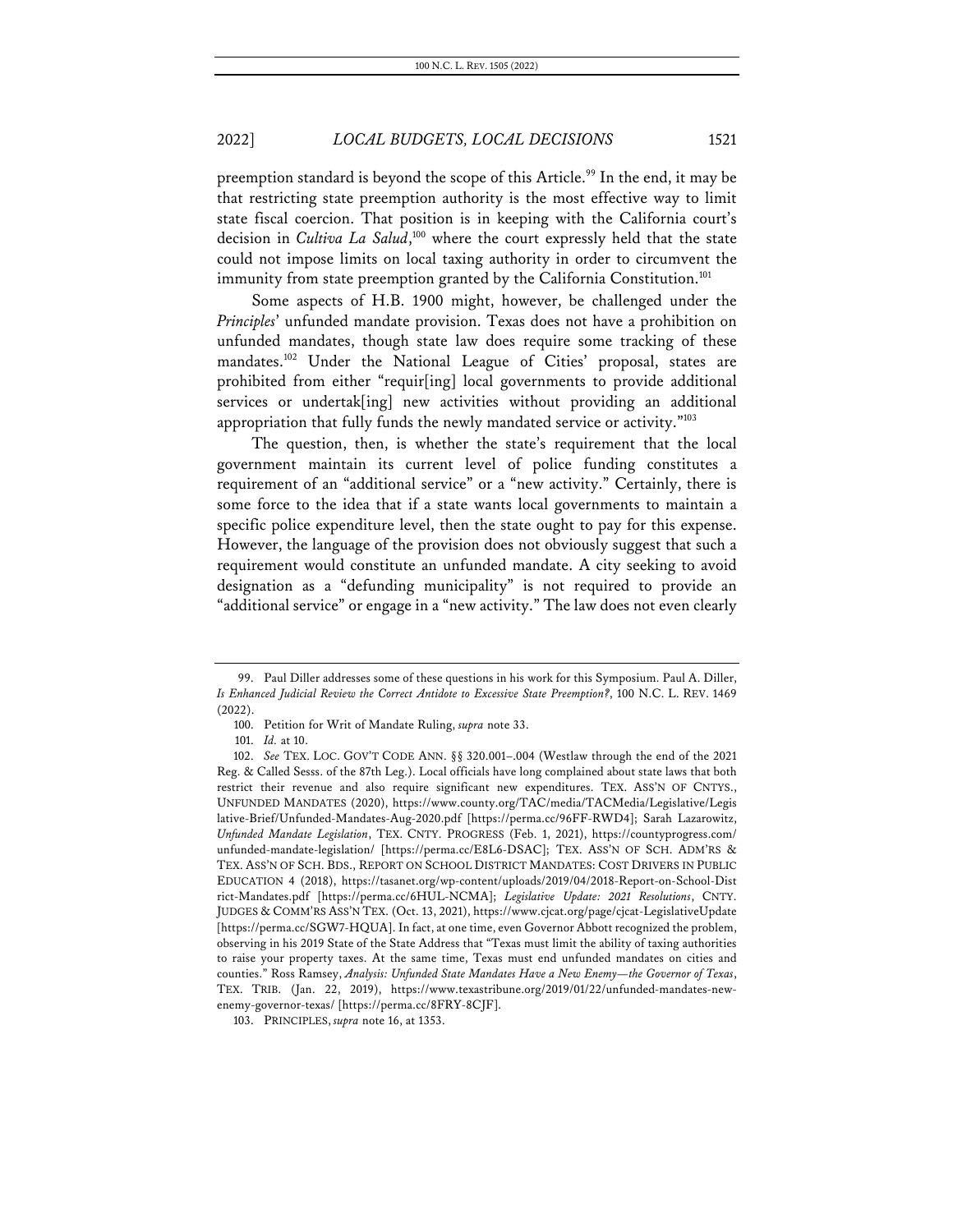require an increase in police funding. Rather, the law mandates the city maintain the funding status quo.

That being said, the requirement that the city reimburse the state for "public safety costs" would seem to run afoul of the unfunded mandate. While typical unfunded mandates require local governments to provide the additional service or new activity directly, the language of the prohibition does not require such a direct service provision. It simply prohibits the state from requiring local governments to provide the service. Under H.B. 1900, Texas is requiring cities to foot the bill for a new service: state-provided public safety enforcement.

Neither the anti-coercion provision nor the unfunded mandate provision seem to limit Texas's ability to condition local taxing authority on municipal compliance with the state spending priorities. Nevertheless, the unfunded mandate provision would prevent Texas from requiring local governments to reimburse the state for costs associated with the state's perceived needs to increase state public safety spending within a local jurisdiction.

#### IV. ARIZONA'S EDUCATION GRANTS

On June 28, 2021, as part of its K-12 budget bill, the Arizona legislature enacted a number of provisions that limited the policies that public school districts could adopt to mitigate the risks of COVID-19.104 The prohibitions included bans on vaccine requirements and masking requirements. <sup>105</sup> To allow for the possibility of a citizen referendum, most Arizona laws become effective ninety days after enacted.106 Arizona's public schools start in early August, and so, after some initial confusion, many school districts adopted mask requirements to remain in effect at least until the ban was in effect. $107$ 

Facing backlash from anti-mask Republican activists, Arizona Governor Doug Ducey announced a \$163 million grant program that conditioned eligibility on compliance with state law.<sup>108</sup> This grant program, known as the Education Plus-Up Grant, was designed for school districts who were ineligible

<sup>104.</sup> Act of June 30, 2021, ch. 405, § 39, 2021 Ariz. Legis. Serv. (West) (codified at ARIZ. REV. STAT. ANN. § 26-307 note (2021)); Act of June 30, 2021, ch. 409, §§ 12–13, 2021 Ariz. Legis. Serv. (West) (codified at ARIZ. REV. STAT. ANN. §§ 36-672, -681 to 82 (2021)).

<sup>105.</sup> Act of June 30, 2021, ch. 405, § 39, 2021 Ariz. Legis. Serv. (West); Act of June 30, 2021, ch. 409, §§ 12–13, 2021 Ariz. Legis. Serv. (West).

<sup>106.</sup> Ninety days is the deadline for gathering signatures for a referendum, which automatically stays a statute. ARIZ. CONST. art. IV, pt. 1, § 1(3).

<sup>107.</sup> Yana Kunichoff, *Suburban School Districts in Metro Phoenix Are Rethinking Mask Mandates. Here's Why*, ARIZ. REPUBLIC (Aug. 19, 2021), https://www.azcentral.com/story/news/local/arizonaeducation/2021/08/19/suburban-school-districts-metro-phoenix-rethink-mask-mandates-court-ruling/ 8169145002/ [https://perma.cc/53VS-QFJB (dark archive)].

<sup>108.</sup> News Release, Off. of the Governor Doug Ducey, Governor Ducey Announces \$163 Million To Increase Per Pupil Funding in Schools (Aug. 17, 2021) [hereinafter Ducey Press Release], http://az governor.gov/governor/news/2021/08/governor-ducey-announces-163-million-increase-pupil-funding -schools [https://perma.cc/F2B3-TPRH].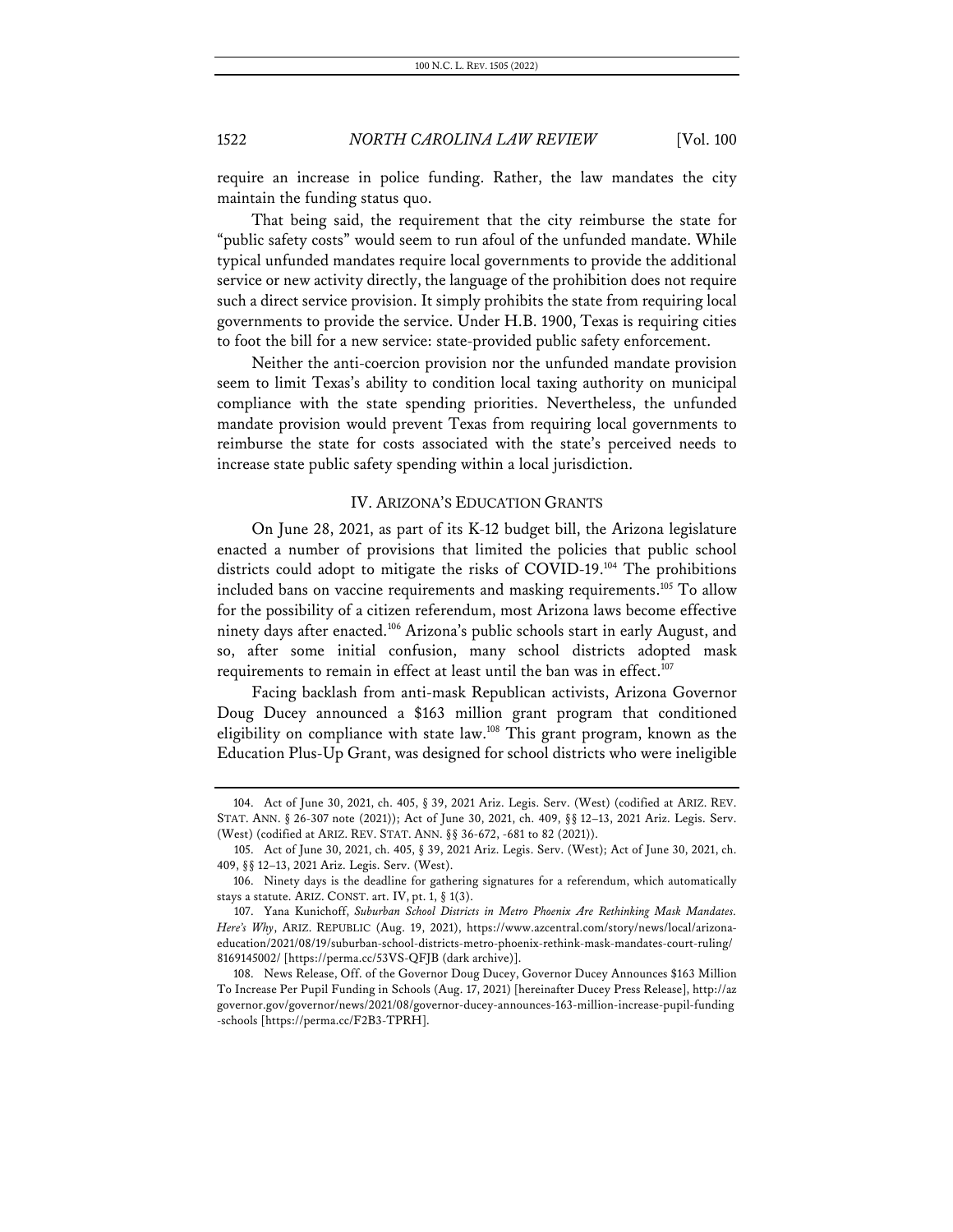for previous federal relief that had been made available to high-poverty schools and school districts.109 Ducey's press release made it clear that the state law he was most concerned about was the law prohibiting mask requirements: "Parents are in the driver's seat, and it's their right to make decisions that best fit the needs of their children. Safety recommendations are welcomed and encouraged—mandates that place more stress on students and families aren't."<sup>110</sup> To alleviate any doubt that schools were expected to comply with prohibitions on mask requirements even before the state law was in effect, the announcement clarified that the funding "is contingent on being in full compliance with state law, including Laws 2021, Chapter 404, the FY 2022 K-12 Budget Reconciliation Bill for the entirety of the 2021–2022 school year."<sup>111</sup>

As a policy matter, of course, one could object to the wisdom of the state conditioning education funding on schools flouting public health guidance. At the same time, it would seem relatively uncontroversial to require state grant recipients to follow state law. However, Ducey's announcement went further than merely requiring compliance with state law. By requiring compliance with Chapter 404 of the session law<sup>112</sup>—which prohibited mask requirements—for the "entirety of the 2021–2022 school year,"113 Ducey prohibited mask requirements even when such requirements were allowed under state law. And when the mask ban was declared unconstitutional by an Arizona superior court judge, Ducey made his intent even clearer: he announced the grant program would be open only to schools that imposed no masking requirements.<sup>114</sup>

The Education Plus-Up program is funded by federal COVID-19 relief dollars,115 and U.S. Treasury regulations make clear that such funds can be used to implement COVID-19-related public health measures, such as mask mandates.<sup>116</sup> Using that federal aid to undermine public health would seem an improper use of even the state's broad spending discretion under the federal program.

In the context of an exploration of the *Principles*, however, this Article is concerned with whether this condition would be unconstitutionally coercive under the proposed home-rule framework. Under the anti-coercion principle, conditions on grants must "relate to the expenditure of that aid." How tight

<sup>109.</sup> *Id.*

<sup>110.</sup> *Id.*

<sup>111.</sup> *Id.*

<sup>112.</sup> Act of June 30, 2021, ch. 404, 2021 Ariz. Legis. Serv. (West) (codified in scattered sections of ARIZ. REV. STAT. ANN.).

<sup>113.</sup> Ducey Press Release, *supra* note 108.

<sup>114.</sup> Jim Small, *Ducey: Schools Won't Get COVID Aid Money If They Require Masks*, ARIZ. MIRROR (Aug. 17, 2021), https://www.azmirror.com/2021/08/17/ducey-schools-wont-get-covid-aid-money-ifthey-require-masks/ [https://perma.cc/UGL2-9PUT].

<sup>115.</sup> *See id.*

<sup>116.</sup> Coronavirus State and Local Fiscal Recovery Funds, 31 C.F.R. §§ 35.1–.12 (2021).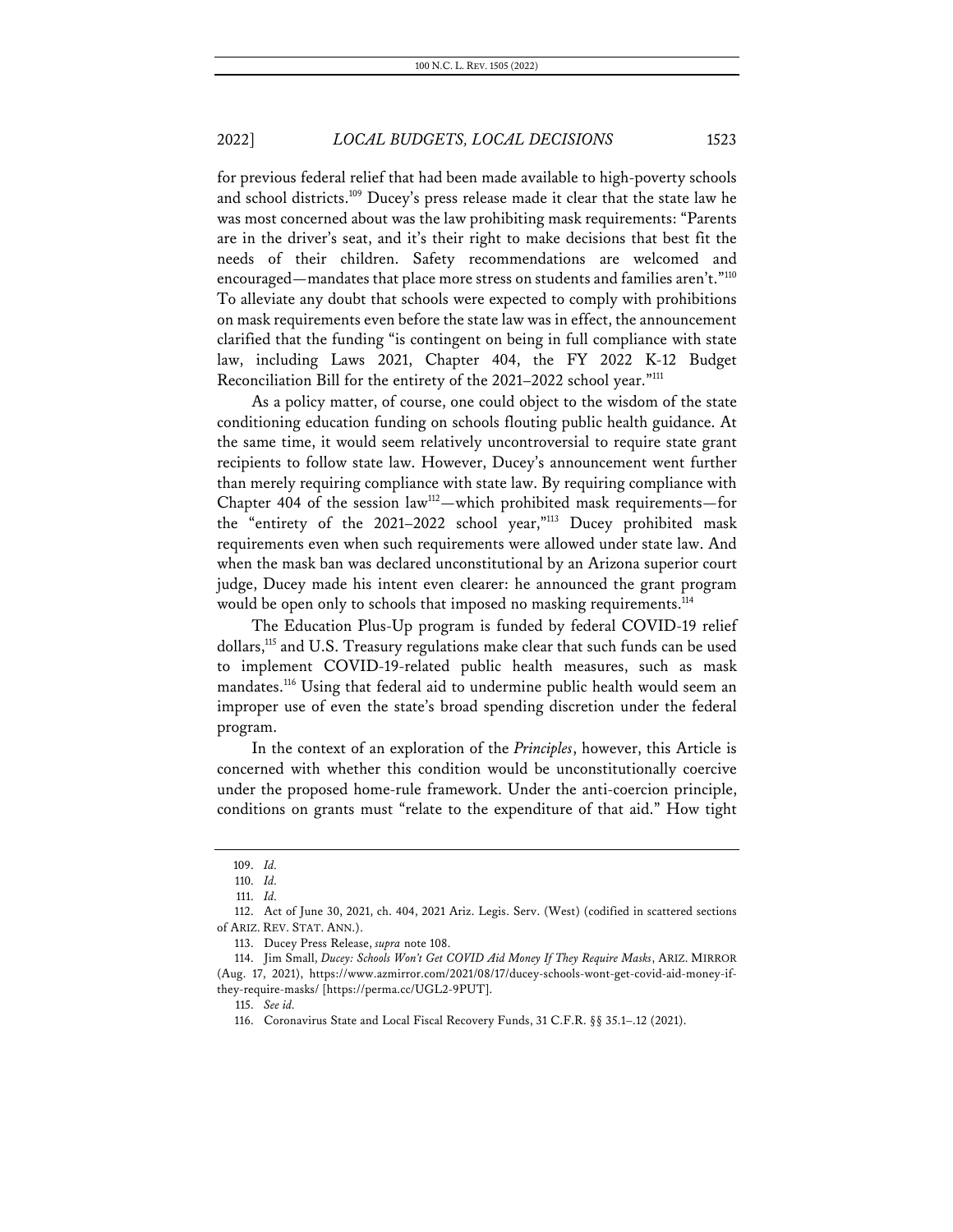must the fit be under this requirement? Under the federalism jurisprudence of the federal courts, anti-coercion restricts Congress's ability to use its spending power. Under this Spending Clause framework, as articulated in *South Dakota v. Dole*, <sup>117</sup> "conditions on federal grants might be illegitimate if they are unrelated 'to the federal interest in particular national projects or programs.'"118 And as the Supreme Court elaborated in *NFIB*, even if the condition is related to the federal interest, it may still run afoul if "'the financial inducement offered by Congress' was 'so coercive as to pass the point at which "pressure turns into compulsion.""<sup>119</sup>

Applying the *Dole* framework requires an analysis of the government interest in the Education Plus-Up Grant Program.<sup>120</sup> According to the Office of the Arizona Governor, the grant program "is designed to further aid in the mitigation of the economic impacts of COVID-19 and further ensure financial stability to Arizona Local Education Agencies . . . in preparation for the 2021– 2022 school year."121 Governor Ducey frames the ban on mask mandates as consistent with the purpose of the program, that is, getting schools open and returning to normal.122 That the ban on mask mandates was put in place *after* the program was announced makes it challenging to argue that the mask ban is related the program's goals. Moreover, banning mask requirements seems inconsistent with the goal of ensuring schools remain open given that the Arizona Department of Health Services was still recommending students be masked in schools when the governor made his announcement. Litigants would seem to be in a strong position to argue that the state's interest in the Education Plus-Up Grant Program was not sufficiently related to the state's interest in allowing students to attend school unmasked.

Even if a court were to find the grant program's purpose is sufficiently related to the ban on mask requirements, litigants could still pursue the anticoercion claim. Under *NFIB*, grants can still be unconstitutional when they are "so coercive as to pass the point at which 'pressure turns into compulsion.'"123

<sup>117.</sup> 483 U.S. 203 (1987).

<sup>118.</sup> *Id.* at 207 (quoting Massachusetts v. United States, 435 U.S. 444, 461 (1978) (plurality opinion)).

<sup>119.</sup> Nat'l Fed'n of Indep. Bus. v. Sebelius, 567 U.S. 519, 580 (2012) (quoting *Dole*, 483 U.S. at 211).

<sup>120.</sup> *Cf. Dole*, 483 U.S. at 209 ("By enacting § 158, Congress conditioned the receipt of federal funds in a way reasonably calculated to address this particular impediment to a purpose for which the funds are expended.").

<sup>121.</sup> *Education Plus-Up (EPU) Grant Program*, ARIZ. TOGETHER (2021), https://arizonatogether. org/educationplusup/ [https://perma.cc/4WKN-YEL4].

<sup>122.</sup> Yana Kunichoff, *These Arizona School Districts Received Grants from Ducey's Controversial COVID-19 Program*, ARIZ. REPUBLIC (Oct. 8, 2021), https://www.azcentral.com/story/news/local/ arizona-education/2021/10/08/these-arizona-schools-got-money-doug-ducey-covid-19-program/60247 04001/ [https://perma.cc/S8C4-S3YN (dark archive)].

<sup>123.</sup> *Nat'l Fed'n of Indep. Bus.*, 567 U.S. at 580 (quoting *Dole*, 483 U.S. at 211).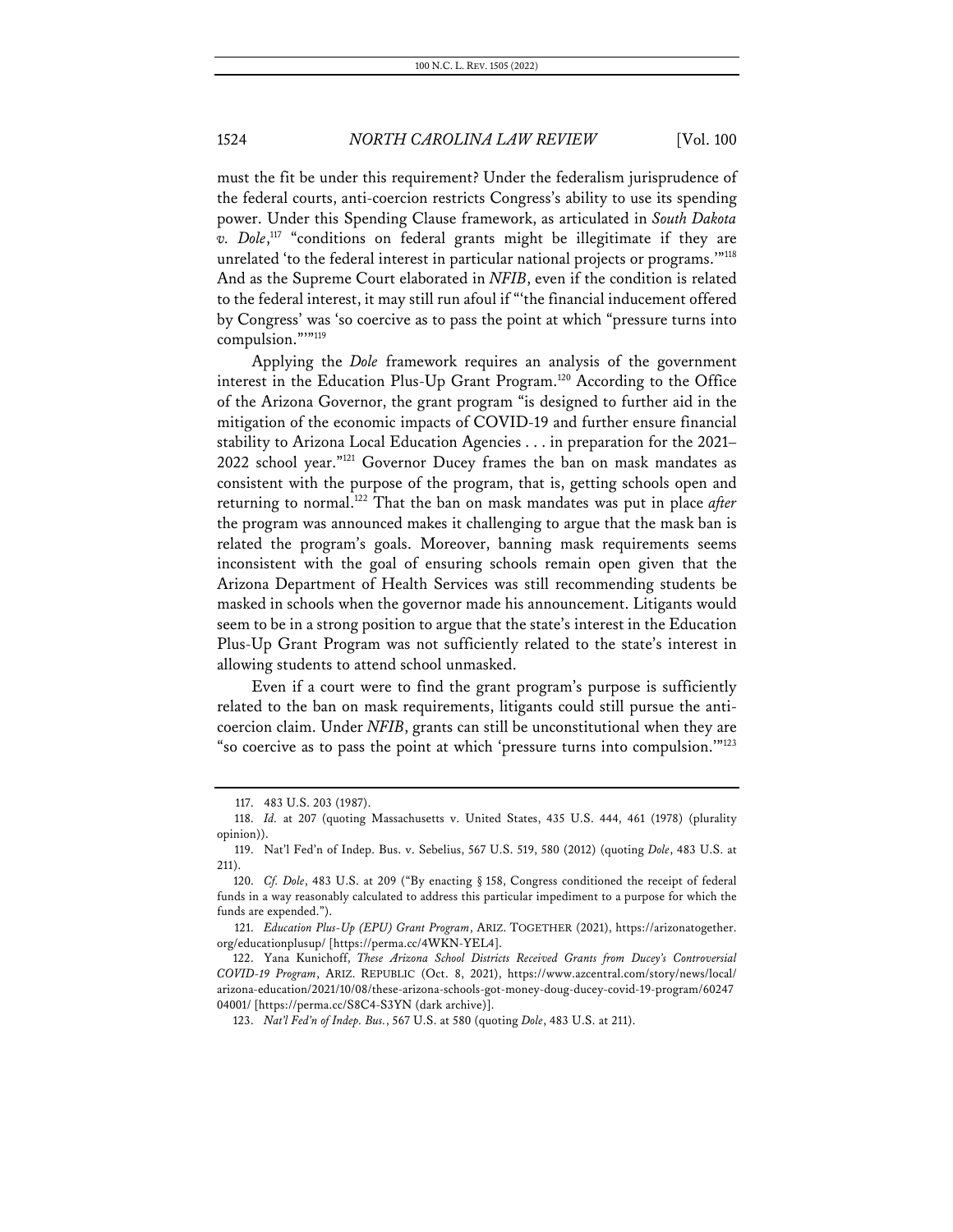Because the funding formula for the grant program depended on the aid school districts had previously received, the funding at stake for school districts and individual charter schools varied.<sup>124</sup> For some school districts, the amount of funding at stake was small. For others, however, the funding was quite significant. The two largest grants went to suburban Chandler Unified, which received roughly \$11.1 million, and suburban Tucson's Vail Unified, which received over \$12 million.<sup>125</sup> For Chandler Unified, the Education Plus-Up grant represented almost three percent of their projected FY 2022 budget.<sup>126</sup> For Vail Unified, the money represented more than ten percent of the proposed FY 2022 maintenance and operating budget.<sup>127</sup> For these districts, it would seem that the proposal was unconstitutionally coercive. There was simply too much aid at stake for the districts to choose to forgo the grant program.

As this analysis suggests, there are strong arguments that the Education Plus-Up Grant Program would run afoul of the anti-coercion provision contained in the *Principles*. Analyzing the program under the Supreme Court's spending jurisprudence, as commentary on the *Principles* suggests was the intent of the provision, the program's ban on mask requirements seems unrelated to its larger purpose, and especially for those districts receiving large Education Plus-Up grants, the amount of the grant itself might be considered to be unduly coercive.

### V. BREAKING THE CHAINS OF FISCAL PREEMPTION

This Article is an imaginative exercise. To date, no jurisdiction has even considered adopting the *Principles*. Engaging in this exercise, however, helps us understand both the stakes and the limits of legal reform.

Texas's S.B. 1900 imposes a direct limit on local budget discretion, while Arizona's S.B. 1487 imposes fiscal sanctions that also effectively limit local policy choice. Both laws reduce local authority in areas where local majorities are in conflict with elected state leadership.<sup>128</sup> Arizona's Governor Ducey

128. It is unclear how statewide elected majorities feel about these debates. Certainly, the defunding movement lacks popular support in Texas statewide, but polling suggests potential state

<sup>124.</sup> *See* Kunichoff, *supra* note 122 (showing a table indicating grants ranging from \$10,676 to \$12,364,177).

<sup>125.</sup> *Id.*

<sup>126.</sup> Calculations were done by the author. *See id.* (indicating that Chandler Unified School District received \$11,104,833 from the Education Plus-Up grant); CHANDLER UNIFIED SCH. DIST., ANNUAL EXPENDITURE BUDGET (July 15, 2021), https://www.ade.az.gov/sfsinbound/General Upload/175183.xls [https://perma.cc/CJ8K-Z4AR] (showing the total approved expenditures for maintenance and operations of FY 2022 as \$333,113,197).

<sup>127.</sup> Calculations were done by the author. *See* Kunichoff, *supra* note 122 (indicating that Vail Unified School District received \$12,364,177 from the Education Plus-Up grant); VAIL UNIFIED SCH. DIST., PROPOSED EXPENDITURE BUDGET 1 (June 25, 2021), https://core-docs.s3.amazonaws.com/ documents/asset/uploaded\_file/1513713/FY\_2021-2022\_Proposed\_Expenditure\_Budget.pdf [https:// perma.cc/4VXJ-WPZR] (showing an adopted maintenance and operations budget of \$102,149,282).